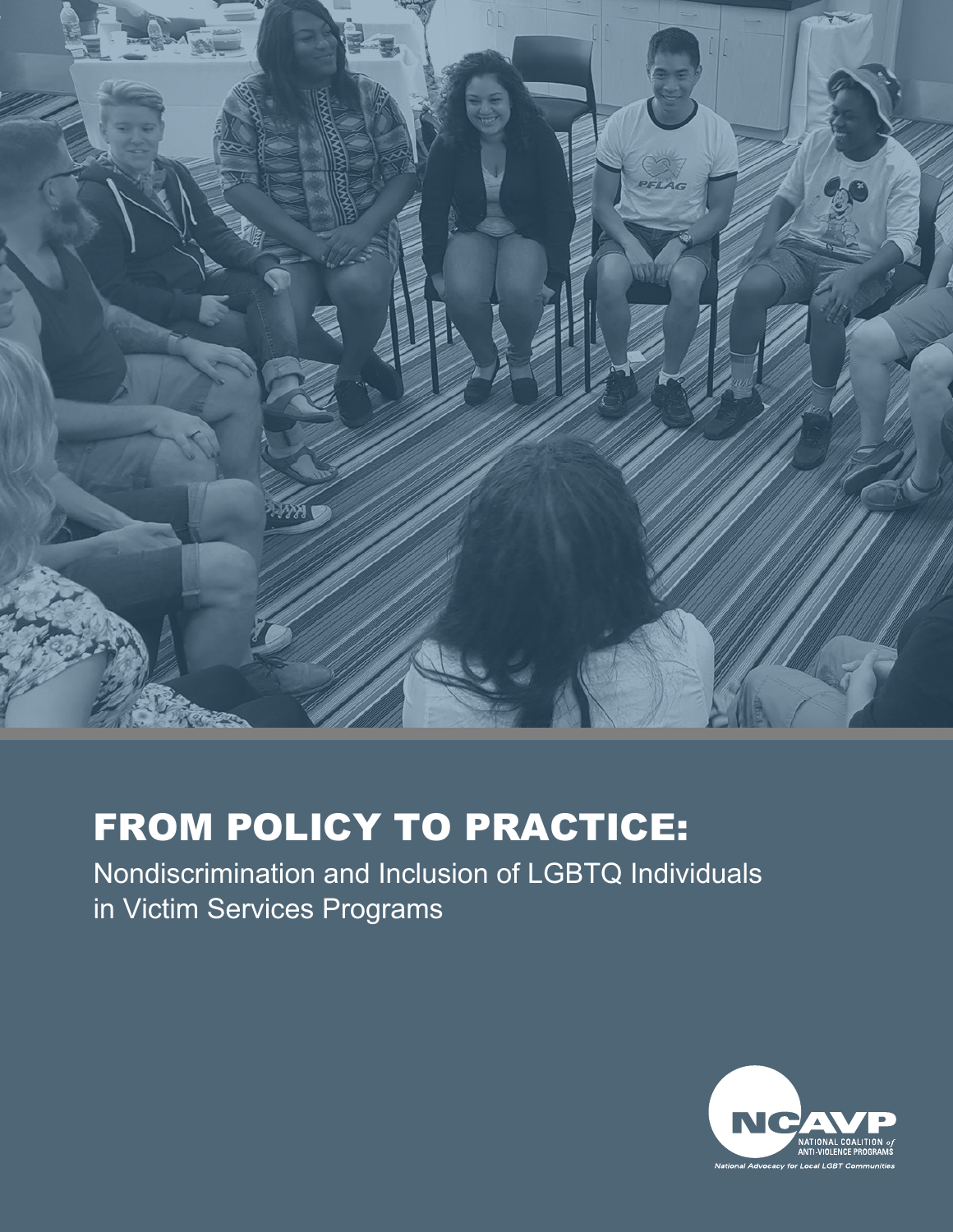# **ACKNOWLEDGEMENTS**

This booklet was created by the National Coalition of Anti-Violence Programs, a program of the New York City Anti-Violence Project.

#### **Authored by:**

Chai Jindasurat, New York City Anti-Violence Project

#### **Edited by:**

Loree Cook-Daniels, FORGE

Amy Judy

Amy Loder, U.S. Department of Justice Office on Violence Against Women

Victoria Pickering, Kansas City Anti-Violence Project

Margaret Schmidt, U.S. Department of Justice Office on Violence Against Women

Catherine Shugrue dos Santos, New York City Anti-Violence Project

Lynne Sprague, Survivors Organizing for Liberation

#### **Layout and design:**

Hassan Naveed

# **Conceptual contributions by:**

Buckeye Region Anti-Violence Organization, FORGE, Kansas City Anti-Violence Project, Los Angeles LGBT Center, Montrose Center, New York City Anti-Violence Project, OutFront Minnesota, Pride Center of Vermont, Rainbow Community Cares, Safehouse Progressive Alliance for Nonviolence, Sojourner House, Survivors Organizing for Liberation, Umbrella, Inc., and the Virginia Anti-Violence Project.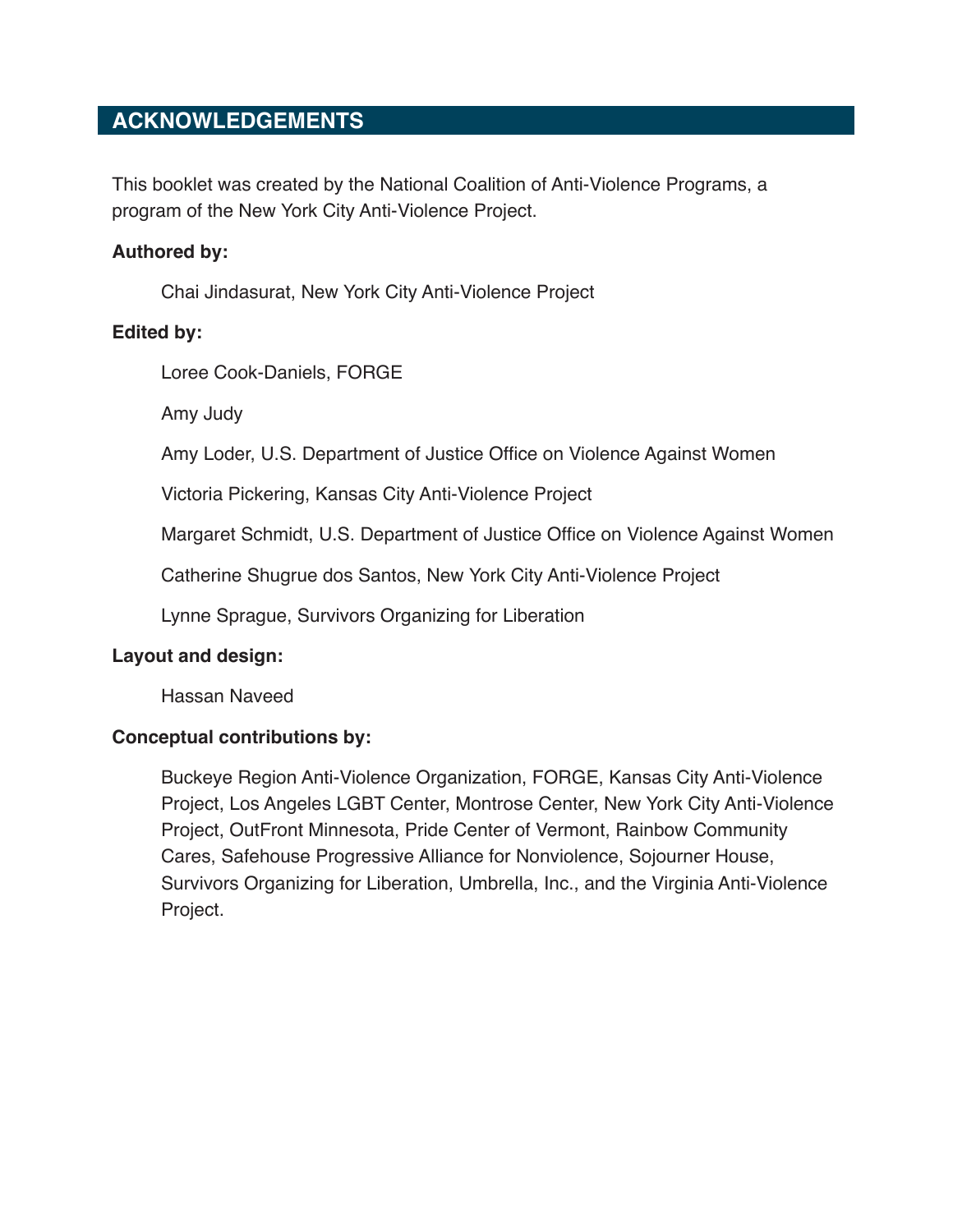# **TABLE OF CONTENTS**

| NATIONAL COALITION OF ANTI-VIOLENCE PROGRAMS (NCAVP)                  | 3    |
|-----------------------------------------------------------------------|------|
| <b>Introduction</b><br>-4                                             |      |
| Why the current focus on LGBTQ comunities?<br>4                       |      |
| NONDISCRIMINATION POLICY CONSIDERATIONS<br>8                          |      |
| What is a nondiscrimination policy?<br>8                              |      |
| What is a policy statement?<br>8                                      |      |
| What do nondiscrimination policies really accomplish?                 | 9    |
| Variations in the scope of nondiscrimination policies<br>9            |      |
| Why include LGBTQ people in the nondiscrimination policy?             | - 10 |
| Examples of nondiscrimination policies<br>10                          |      |
|                                                                       |      |
| ENGAGING IN A PROCESS TO DEVELOP AND IMPLEMENT AN INCLUSIVE POLICY 12 |      |
| Stage 1: Convene an organization-wide discussion<br>12                |      |

- [Stage 2: Partner with a local LGBTQ organization](#page-14-0) 14
- [Stage 3: Draft the policy statement](#page-15-0) 15
- [Stage 4: Map out a pre-implementation action plan](#page-15-0) 15
- [Stage 5: Move from policy to practice](#page-15-0) 15
- **[CONCLUSION 22](#page-22-0)**
- **[APPENDIX A](#page-23-0) 23**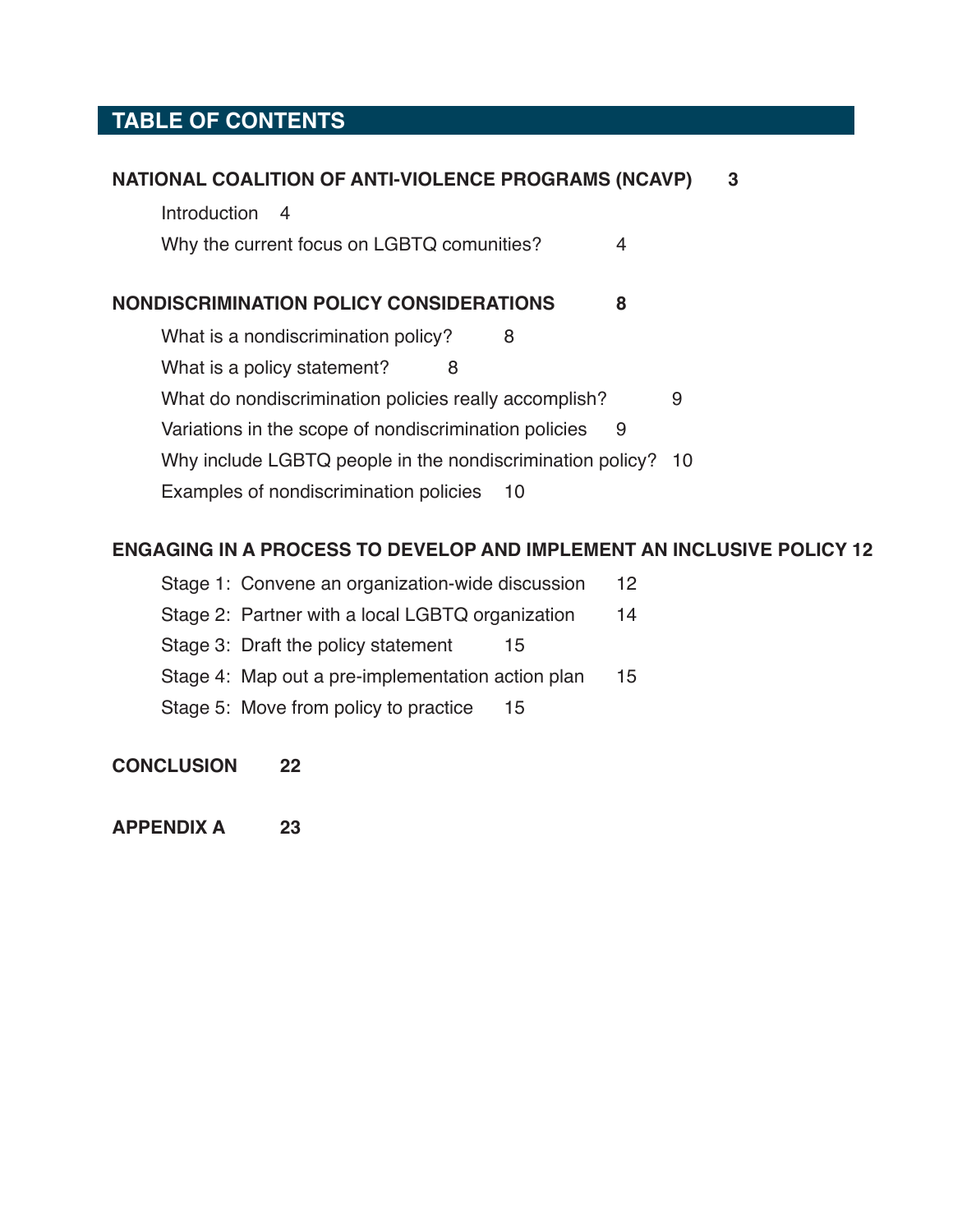

# <span id="page-3-0"></span>NATIONAL COALITION OF ANTI-VIOLENCE PROGRAMS (NCAVP)

The National Coalition of Anti-Violence Programs (NCAVP) works to prevent, respond to, and end all forms of violence against and within lesbian, gay, bisexual, transgender, and queer (LGBTQ) communities. NCAVP is a national coalition of local member programs and affiliate organizations who create systemic and social change. We strive to increase power, safety and resources through data analysis, policy advocacy, education, and technical assistance.

NCAVP coordinates the National LGBTQ Training and Technical Assistance (TTA) Center. The NCAVP LGBTQ TTA Center provides free ongoing technical assistance and support to current and potential Office on Violence Against Women (OVW) grantees nationwide through a toll-free warmline number, list serve, Deaf-accessible instant messaging AIM, and resource bank of LGBTQ anti-violence materials. The NCAVP LGBTQ TTA Center is available for direct service and advocacy organizations seeking answers, support, and strategies to become inclusive of and accessible to lesbian, gay, bisexual, transgender, and queer survivors, including HIV-affected survivors.

# **NCAVP's National Training and Technical Assistance Center**

Toll-free warmline: 1-855-AVP-LGBT (1-855-287-5428) Deaf/hard of hearing accessible AIM: AVPlgbt E-mail: info@ncavp.org www.ncavp.org

# **Additional national LGBTQ resources:**

**FORGE** [www.forge-forward.org](http://www.forge-forward.org)

# **The Network/La Red** [www.tnlr.org](http://www.tnlr.org)

**The Northwest Network of Bi, Trans, Lesbian, and Gay Survivors of Abuse** [www.nwnetwork.org](http://www.nwnetwork.org)

This document was supported by Grant No. 2011-TA-AX-K013 awarded by the Office on Violence Against Women, U.S. Department of Justice. The opinions, findings, conclusions, and recommendations expressed in this publication are those of the author(s) and do not necessarily reflect the views of the Department of Justice, Office on Violence Against Women.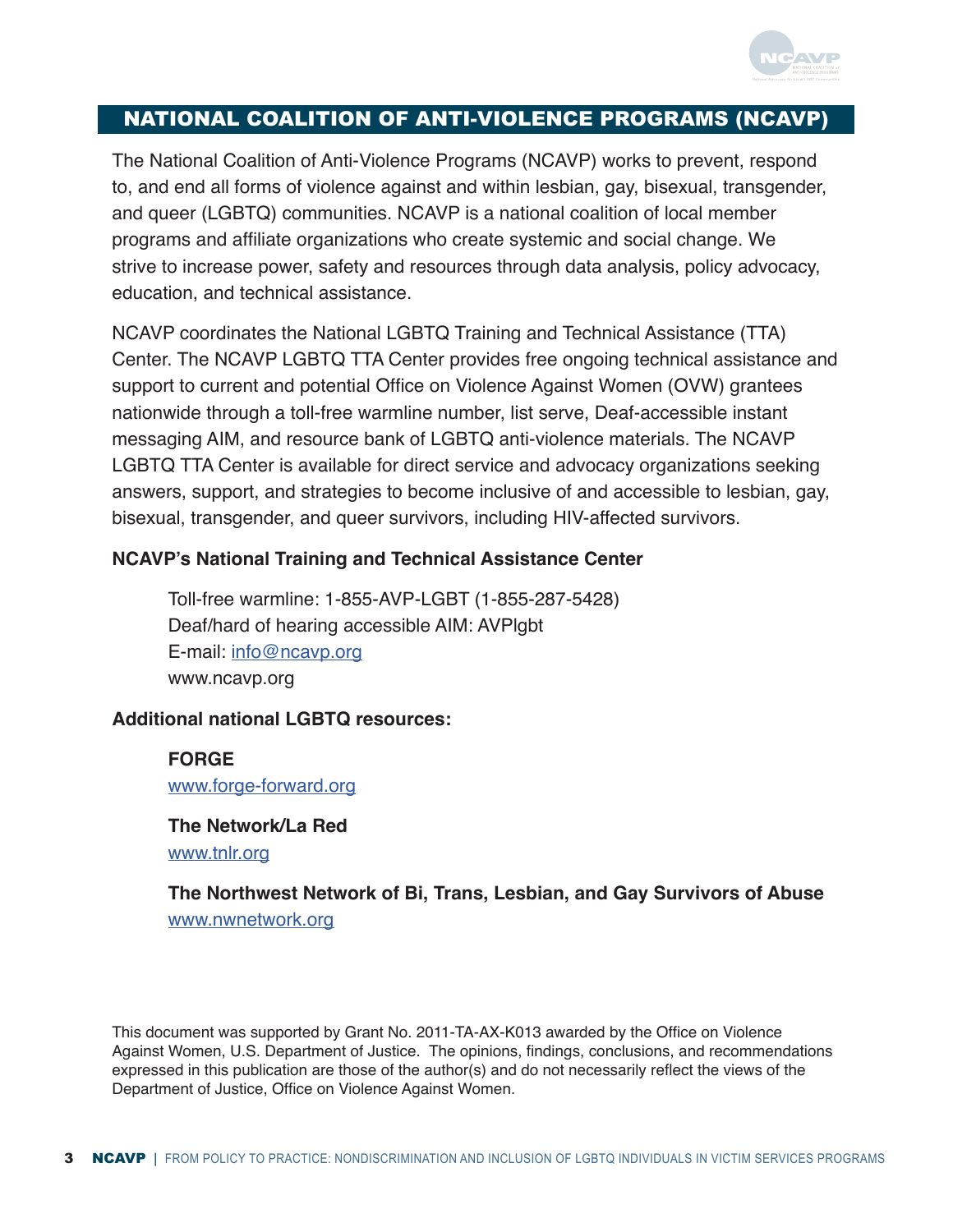# <span id="page-4-0"></span>**INTRODUCTION**

This Booklet is written for sexual violence (SA) and domestic violence (DV) victim services organizations to provide a basic understanding of policies and practices that promote nondiscrimination and inclusion of lesbian, gay, bisexual, transgender, and queer (LGBTQ) individuals. DV and SA organizations provide vitally important services to individuals who have experienced or are experiencing domestic violence, sexual violence, or stalking. Engaging in a process to ensure that your entire organization embraces nondiscrimination and inclusion promotes an environment of safety, acceptance, respect, compassion, empowerment, and individuality of all.

We encourage you to approach using this Booklet and its contents as an opportunity to reflect on and ensure your vital services are known by and welcoming of anyone who needs them. This resource is designed for DV and SA organizations to embark on an action-oriented process that addresses nondiscrimination and inclusion of LGBTQ survivors, staff members, volunteers, and board members.

# **WHY THE CURRENT FOCUS ON LGBTQ COMMUNITIES?**

DV and SA organizations, like other community-based programs, work hard to address the needs of individuals living directly within their respective communities. Although some DV and SA organizations already are connected with and provide services to LGBTQ individuals, many others are less aware of and experienced with some of the unique needs of this community. The opportunity to engage with LGBTQ organizations and individuals is especially opportune: too many individuals in the LGBTQ community are experiencing domestic and sexual violence and need victim services, and the U.S. Congress explicitly recognized this need and included LGBTQ communities within the 2013 reauthorization of the Violence Against Women Act.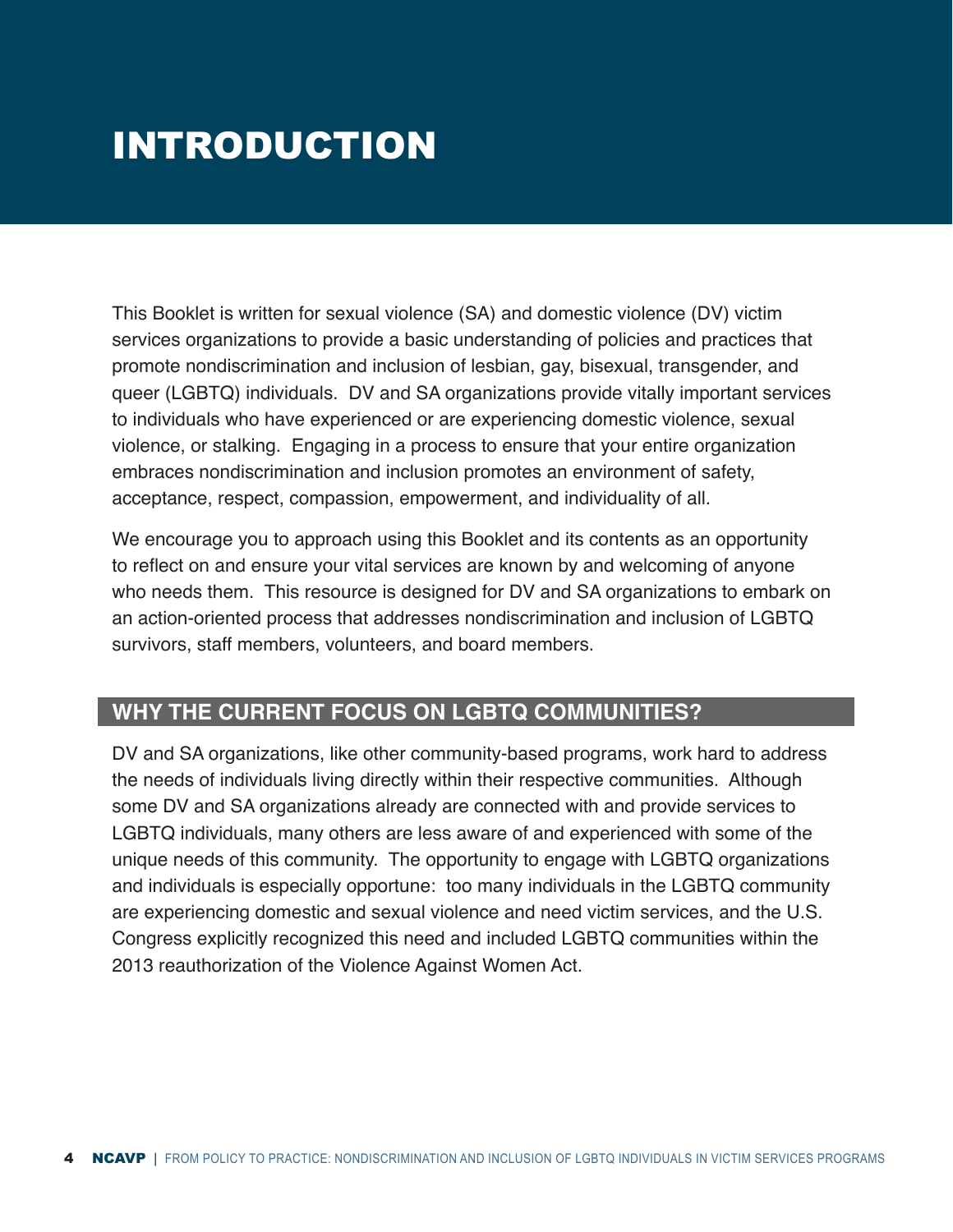

# **DOMESTIC AND SEXUAL VIOLENCE IN THE LGBTQ COMMUNIT**

Though often hidden from the mainstream, LGBTQ communities experience domestic violence<sup>1</sup> and sexual violence at the same or higher prevalence rates as non-LGBTQ people. DV and SA services are essential gateways to safety and survival. Just as in all mainstream and marginalized populations, lack of effective and appropriate responses can be lethal.<sup>2</sup> Here's what we know:

## **Gay and Bisexual Men:**

- According to the Centers for Disease Control and Prevention's National Intimate Partner and Sexual Violence Survey, gay men reported levels of intimate partner violence and sexual violence equal to or higher than those of heterosexuals.<sup>3</sup>
- Bisexual men reported levels of intimate partner and sexual violence equal to or higher than those of gay or heterosexual men.4
- According to NCAVP's most recent National Intimate Partner Violence Report, when compared to other survivors, gay men were more likely to experience threats, intimidation, and harassment.<sup>5</sup>

#### **Lesbian and Bisexual Women:**

- According to the Centers for Disease Control and Prevention's National Intimate Partner and Sexual Violence Survey, bisexual women had significantly higher lifetime prevalence of sexual violence and intimate partner violence than other women. 6
- Lesbian women reported levels of intimate partner violence equal to or higher than those of heterosexual women.<sup>7</sup>

#### Some Definitions

**Sexual orientation:** the gender(s) that people are attracted to, including gay, straight, lesbian, bisexual, queer, or heterosexual.

**Gender identity:** one's personal view of one's gender, including identifying as a woman, man, genderqueer, or other gender identities.

**Gender expression:** aspects of behavior and outward presentation (intentional or unintentional) that may communicate gender to others, including clothing, body language, hairstyles, socialization, relationships, career choices, interests, and presence in gendered spaces (e.g., restrooms, places of worship, etc.).

- $6$  Op. cit.
- $<sup>7</sup>$  Op. cit.</sup>

 $<sup>1</sup>$  For the purposes of this booklet, the term "domestic violence" is used, which mirrors the statutory language of the</sup> Violence Against Women Act. Other terms commonly used to describe domestic violence within LGBTQ communities include "intimate partner violence" and "partner abuse."

<sup>&</sup>lt;sup>2</sup> National Coalition of Anti-Violence Programs. (2014). Intimate Partner Violence in LGBTQ and HIV-Affected Communities in the United States in 2013. [http://www.avp.org/storage/documents/2013\\_ncavp\\_ipvreportfinalweb.pdf](http://www.avp.org/storage/documents/2013_ncavp_ipvreportfinalweb.pdf).

<sup>&</sup>lt;sup>3</sup> Walters, M.L., Chen J., & Breiding, M.J. (2013). The National Intimate Partner and Sexual Violence Survey (NISVS): 2010 Findings on Victimization by Sexual Orientation. Atlanta, GA: National Center for Injury Prevention and Control, Centers for Disease Control and Prevention. <http://www.cdc.gov/violenceprevention/nisvs/specialreports.html>.

<sup>4</sup> Ibid.

 $5$  Op. cit.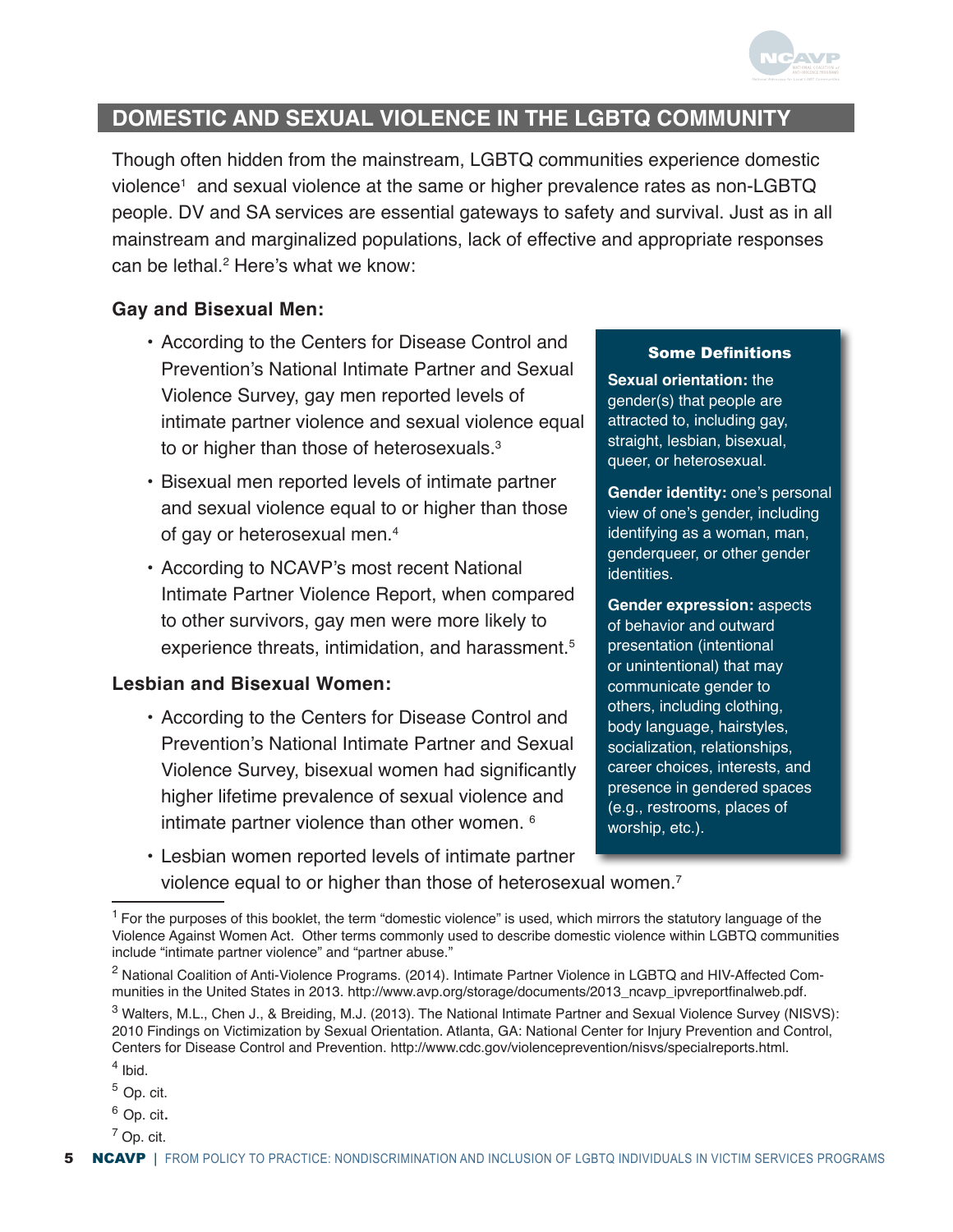

# **Transgender Survivors**

- According to NCAVP's most recent National Intimate Partner Violence Report, when compared to other survivors, transgender survivors of intimate partner violence were more likely to face physical violence and discrimination.<sup>8</sup>
- Research from the National Center for Transgender Equality and National LGBTQ Task Force found that transgender and gender non-conforming family violence survivors were four times more likely to be homeless than respondents who were not survivors of family violence. <sup>9</sup>

LGBTQ survivors, like survivors from other marginalized communities, face unique challenges in the way that they experience domestic and sexual violence. To effectively address domestic violence and sexual violence in the LGBTQ community, survivors must be aware of and feel that victim services organizations are welcoming of, available to, and appropriate for them. Unfortunately, some LGBTQ survivors have experienced barriers when trying to access these vital services. In response, Congress took action through the reauthorization of VAWA in 2013.

# **LGBTQ DISCRIMINATION EXPRESSLY PROHIBITED IN VAWA-FUNDED PROGRAMS AND SERVICES**

In the Violence Against Women (VAWA) Reauthorization Act of 2013, Congress added language to the nondiscrimination provision of this federal law. This newly expanded provision applies to all recipients of VAWA funds, and specifically uses the terms "gender identity" and "sexual orientation." Here's what the new provision states:

No person in the United States shall, on the basis of actual or perceived race, color, religion, national origin, sex, **gender identity, sexual orientation,** [emphasis added] or disability, be excluded from participation in, be denied the benefits of, or be subjected to discrimination under any program or activity funded in whole or in part with funds made available under [VAWA], and any other program or activity funded in whole or in part with funds appropriated for grants, cooperative agreements, and other assistance administered by the Office on Violence Against Women."10

The provision does contain an exception that addresses sex segregated and sex specific programing. To understand the potential impact this exception might pose

<sup>8</sup>Op. cit.

<sup>&</sup>lt;sup>9</sup> Grant, Jaime M., Lisa A. Mottet, Justin Tanis, Jack Harrison, Jody L. Herman, and Mara Keisling. Injustice at Every Turn: A Report of the National Transgender Discrimination Survey. Washington: National Center for Transgender Equality and National Gay and Lesbian Task Force, 2011. [http://transequality.org/PDFs/NTDS\\_Report.pdf](http://transequality.org/PDFs/NTDS_Report.pdf)

<sup>10</sup> Violence Against Women Reauthorization Act of 2013. 42 USC §§ 13701-14040.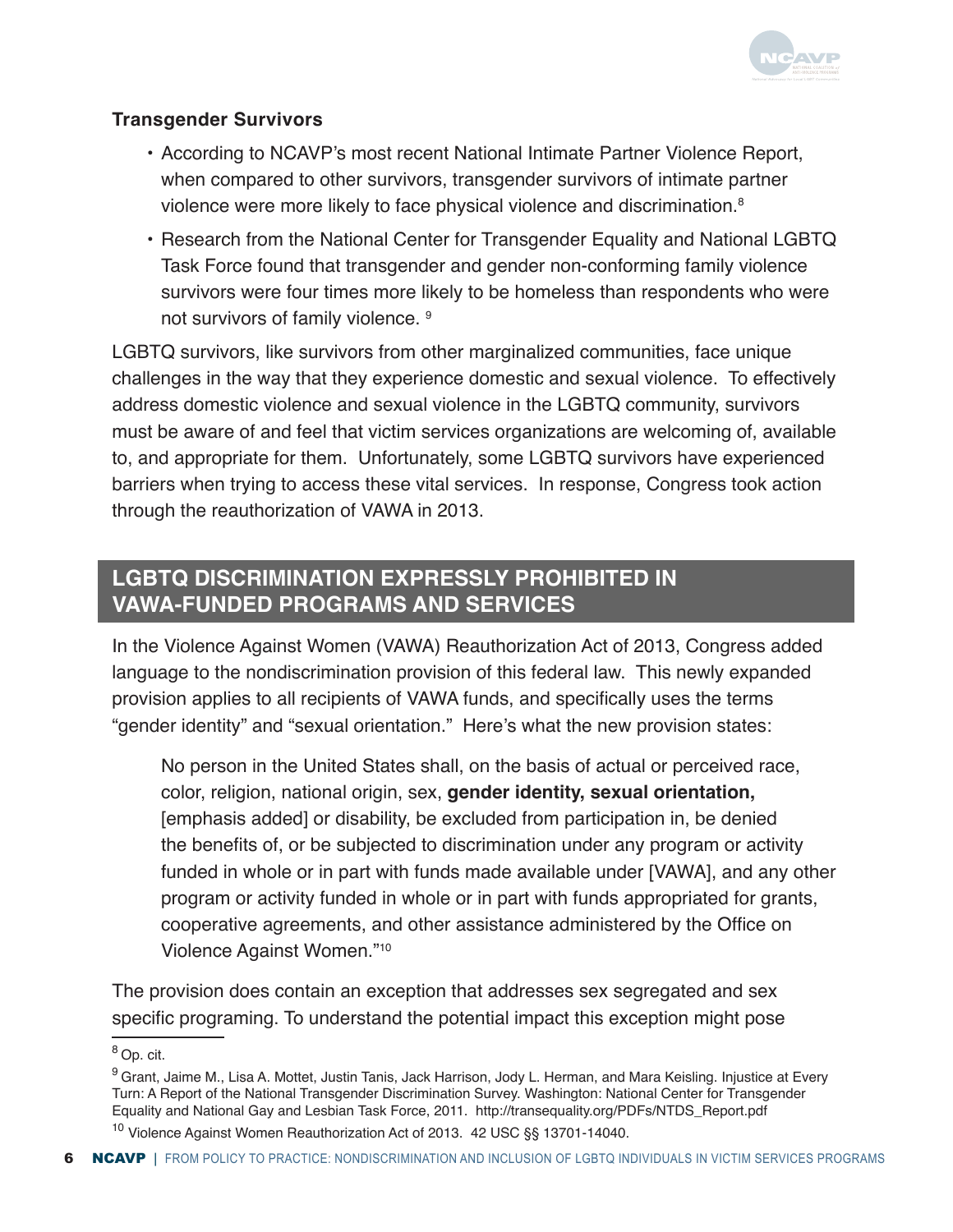

to your organization, its operations, and policy development, the U.S. Department of Justice (DOJ) issued guidance to the field through a Frequently Asked Questions document. That resource may be accessed at the following Internet address: www.ovw. usdoj.gov/docs/faqs-ngc-vawa.pdf. We recommend that all DV and SA organizations read through the U.S. DOJ resource prior to engaging in a process to address your organization's own LGBTQ-inclusive nondiscrimination policy.

Keep in mind that by highlighting concrete steps to review your organization's existing policies and protocols to address nondiscrimination and be LGBTQ inclusive, this Booklet guides you through a process to develop and implement a more inclusive nondiscrimination policy reflective of the changes Congress mandated in 2013.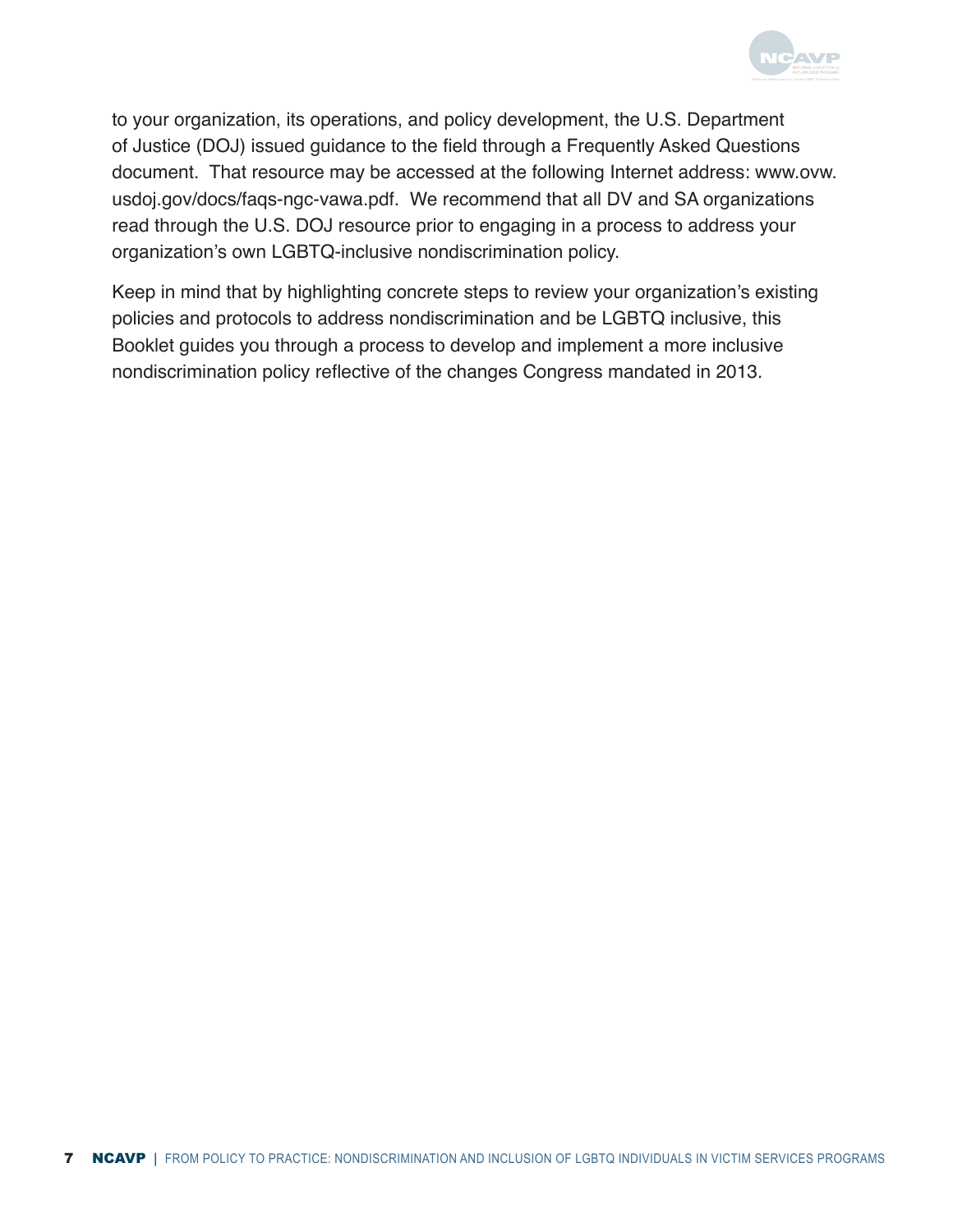# <span id="page-8-0"></span>NONDISCRIMINATION POLICY CONSIDERATIONS

Policies in and of themselves have little value, especially if they are created only to be filed away, never to be viewed again. Instead, think of policies as living testaments -- a means to explore and reflect the organization's culture, values, and approach to its work. Nondiscrimination policies are excellent vehicles for reflecting the values and practices that an organization strives to employ on an ongoing basis.

# **WHAT IS A NONDISCRIMINATION POLICY?**

A nondiscrimination policy is an explicit statement of a DV/SA victim services organization, for example, that discrimination and harassment (a more "subtle" form of discrimination) are not allowed nor tolerated. Generally, a nondiscrimination policy makes clear that discriminatory actions and/or disparate (unequal) treatment based on a person's identifying characteristics are prohibited. A nondiscrimination policy also typically includes a more affirmative statement that reflects the organization's commitment to treat everyone equally, both in service provision and in employment. Overall, a nondiscrimination policy serves as a broad statement that communicates the organization's active commitment to serve and respect all individuals involved with the organization.

# **WHAT IS A POLICY STATEMENT?**

A policy statement provides the details of what the policy means in practice, where and to whom the policy applies, and how the policy will be enforced if discrimination occurs. Think of nondiscrimination policies and the policy statements in this way:

- The nondiscrimination policy is a map it shows that your organization intends to travel from Point A (addressing discrimination) to Point B (eradicating discrimination).
- The policy statement is the roadmap that gets you from Point A to Point B it details the specific route (steps) that your organization will undertake to arrive at its destination (nondiscrimination).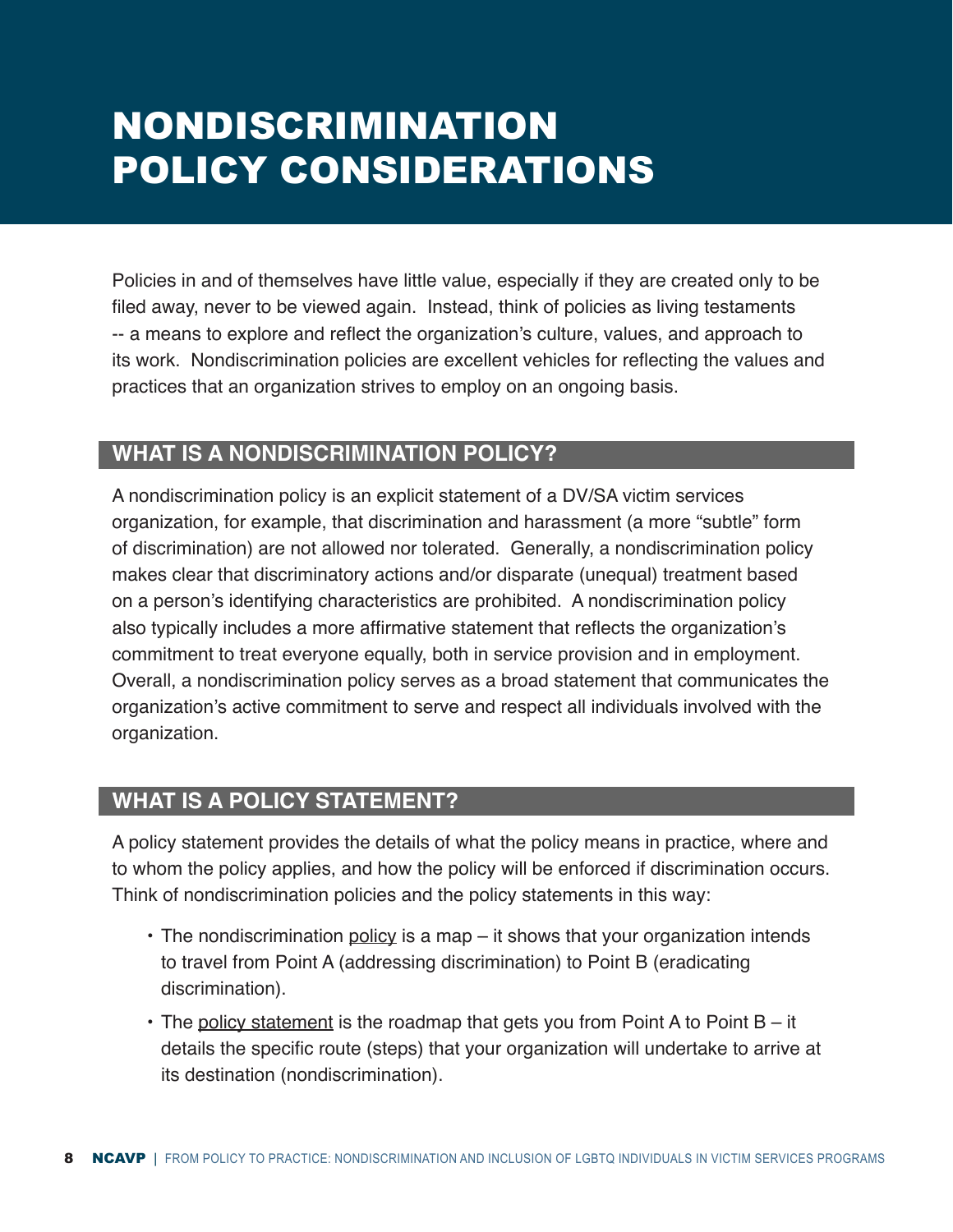

<span id="page-9-0"></span>A policy statement also provides DV/SA organizations an opportunity to articulate a lot about what the policy means for the organization. For example:

- What the "scope" of the policy is whether it covers nondiscrimination in hiring practices, employment, service provision, and any other organizational activities;
- What the organization's beliefs and values are regarding discrimination and oppression;
- How individuals may report discrimination if they experience or witness it; and,
- What steps will be followed if discrimination is reported.

# **WHAT DO NONDISCRIMINATION POLICIES REALLY ACCOMPLISH?**

A lot! A nondiscrimination policy statement sends a clear message to service recipients, employees, stakeholders, and the broader community that the DV/SA organization is committed to creating an inclusive environment for all individuals, no matter their identity. Survivors who identify as a member of a traditionally marginalized group often look to an organization's nondiscrimination policy to gauge whether that organization is aware of and will be responsive to them. If a nondiscrimination policy explicitly recognizes their identity (e.g., LGBTQ), then those survivors will feel more confident in accessing services because the organization actively addressed inclusion and, therefore, likely will be more responsive to their particular needs.

An often-overlooked benefit for DV/SA organizations is the clarity these policies can provide when responding to reports of discrimination. A report often adds stress and raises safety concerns within an already crisis-oriented environment. A thorough and clear policy statement provides clarity about the organization's position on nondiscrimination, while it details the specific process by which reported violations will be addressed.

# **VARIATIONS IN THE SCOPE OF NONDISCRIMINATION POLICIES**

The scope of nondiscrimination policies often varies from one organization to another. For example, some DV and SA organizations choose to have one nondiscrimination policy that applies to everyone involved in the organization. Other organizations might have multiple polices, including an employment nondiscrimination policy (sometimes referred to as an equal opportunity statement), a volunteer nondiscrimination policy, and a client nondiscrimination policy. Each DV and SA organization should determine for itself what scope (i.e., policy coverage) will work best for their policies, based on the structure and services the organization provides.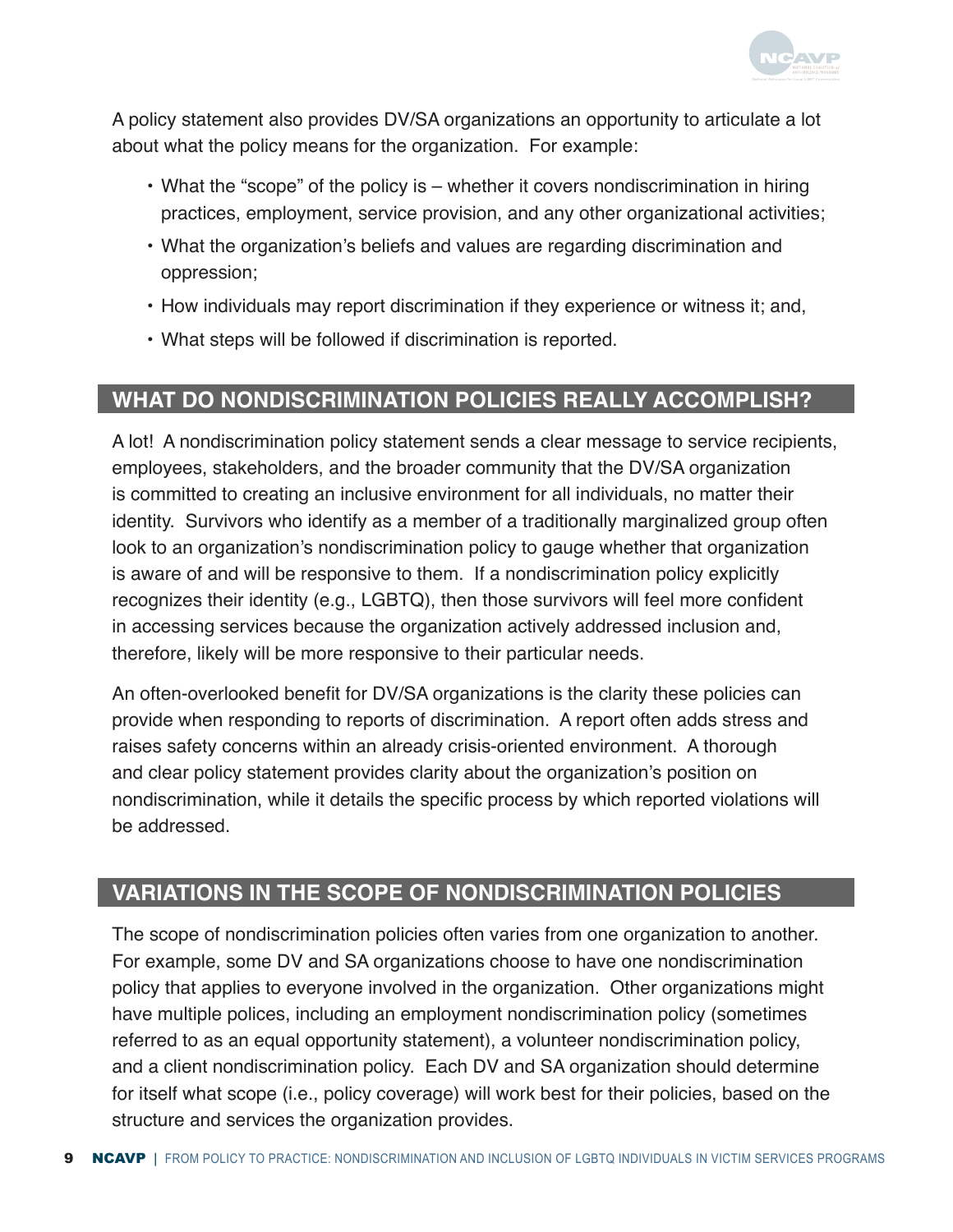

# <span id="page-10-0"></span>**WHY INCLUDE LGBTQ PEOPLE IN THE NONDISCRIMINATION POLICY?**

Nondiscrimination policies seek to address oppression and bias against groups of people. Many groups have been targets of oppression. LGBTQ people continue to experience discrimination, harassment, and violence in the United States. Current discrimination reflects part of a long history of homophobic, biphobic, and transphobic bias supported by beliefs, laws, and policies that denied rights to LGBTQ people. Recent research from NCAVP shows that LGBTQ people do not have access to many mainstream anti-violence services across the country.<sup>11</sup> Additionally, in a national survey conducted by the National Center for Transgender Equality and the National LGBTQ Task Force, 55 percent of transgender and gender non-conforming respondents had experienced anti-transgender harassment within a shelter.<sup>12</sup> With the growing desire and commitment to support LGBTQ survivors of domestic and sexual violence, a nondiscrimination policy is a significant first step toward ensuring access to vital victim services for all LGBTQ survivors.

# **EXAMPLES OF NONDISCRIMINATION POLICIES**

As you think about creating or enhancing, and implementing an LGBTQ-inclusive nondiscrimination policy in your organization, read through the following examples to get ideas about what to consider including in your own policy(ies).

# **Nondiscrimination Policy for Staff**

[Organization] is committed to creating an environment that supports equal employment opportunity and nondiscrimination for all persons, regardless of race, color, religion, sex, age, perceived or actual sexual orientation, gender identity or gender expression, marital status, national origin, or disability.<sup>1</sup><sup>3</sup>

# **Sexual Orientation and Gender Identity Non-Discrimination Policy for Clients**

Recognizing that prejudice, discrimination and stereotyping are prevalent through society and dedicated to the creation of a safe, secure space for those seeking services with us, it shall be the policy of [Organization] to maintain and promote a facility that provides the highest quality of services to survivors of sexual and domestic violence regardless of their actual or perceived sexual orientation,

<sup>&</sup>lt;sup>11</sup> NCAVP and NCVC, op. cit.

<sup>&</sup>lt;sup>12</sup> Grant, Jaime M., Lisa A. Mottet, Justin Tanis, Jack Harrison, Jody L. Herman, and Mara Keisling. Injustice at Every Turn: A Report of the National Transgender Discrimination Survey. Washington: National Center for Transgender Equality and National Gay and Lesbian Task Force, 2011. [http://transequality.org/PDFs/NTDS\\_Report.pdf](http://transequality.org/PDFs/NTDS_Report.pdf)

<sup>13</sup> Developed by The Network/La Red. <http://www.tnlr.org>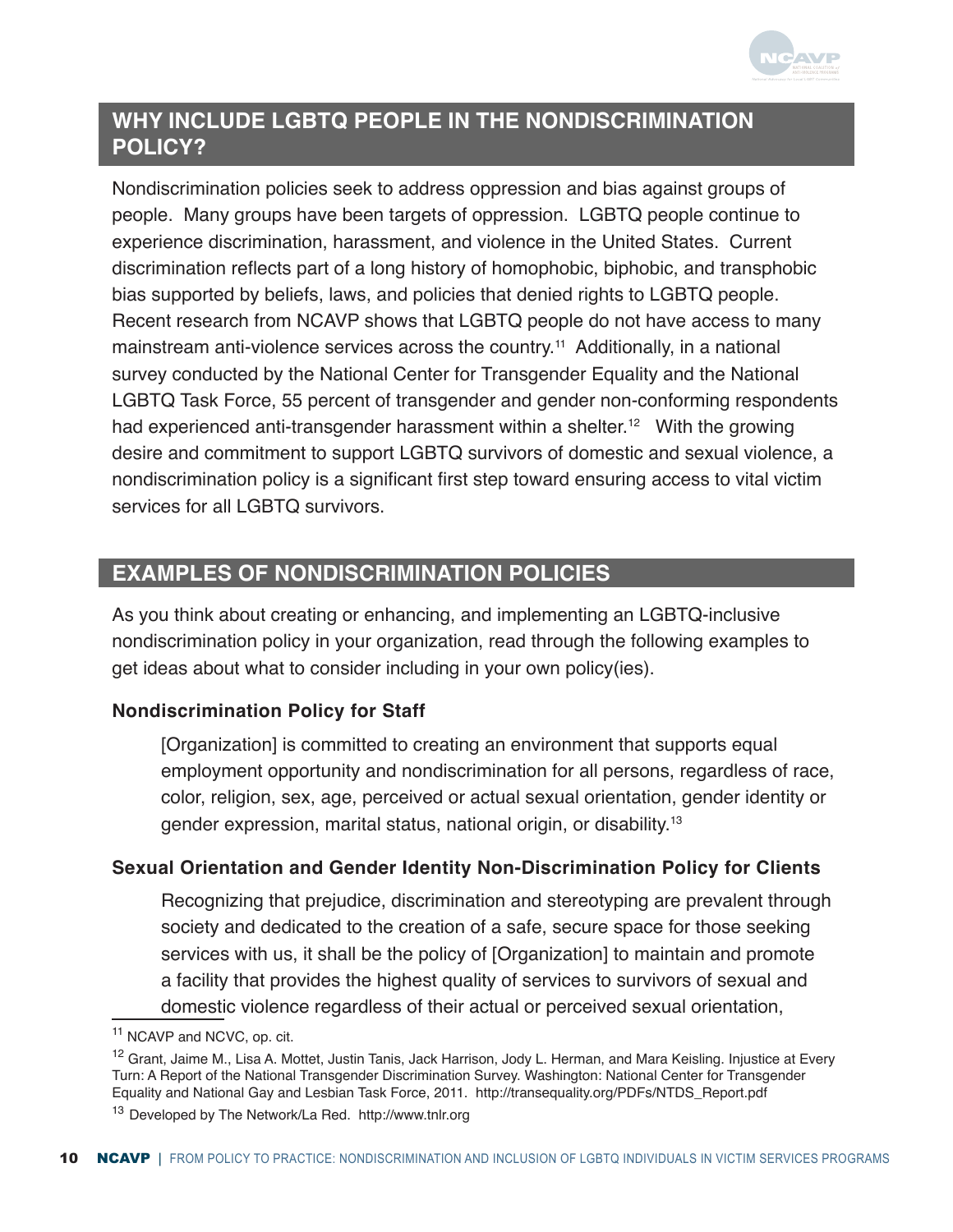

gender identity, gender expression, sex, race, color, religion, age, marital status, national origin, or disability. All survivors receiving services at [Organization] shall receive fair and equal treatment, without bias, and shall be treated in a professional manner.

Individuals who feel they have been subject to discrimination or harassment should report this occurrence to [designated contacts].

 [Organization] will take all reasonable steps within its control to meet the diverse needs of all survivors seeking services and provide an environment in which all individuals are treated with respect and dignity, regardless of their actual or perceived identities.<sup>1</sup><sup>4</sup>

## **Client Nondiscrimination Policy**

The SPAN Shelter Program is dedicated to providing a safe environment for all clients. We welcome all people who are abused, including anyone traditionally silenced because of their sexual orientation, gender identity, ethnicity, race, religion, age, ability or income level. This means that staying at shelter includes interactions and sharing a room with people and children of all genders, sexual orientations and all ethnic and racial backgrounds. This includes people who may identify as lesbian, bisexual, transgender or male, as well as individuals with physical and mental disabilities and elderly people.<sup>15</sup>

# **Comprehensive Nondiscrimination Policy for Staff and Service Users**

Umbrella does not discriminate on the basis of gender, age, health status (including HIV-positive), physical, mental or emotional ability, sexual orientation/ identity, gender identity/expression, socio-economic status, race, national origin, parental responsibility, language, immigration status, or religious or political affiliation in employment or provision of services.<sup>16</sup>

These policy examples highlight the variety of ways that DV and SA victim service providers can express their nondiscrimination policies to include LGBTQ people. Now that you have had to learn and think about LGBTQ inclusive nondiscrimination policies and all that they embody, the next section provides a suggested framework and relevant questions to consider for developing and implementing your own organization's LGBTQ inclusive nondiscrimination policy and practices.

<sup>14</sup> Developed by The Network/La Red. <http://www.tnlr.org>

<sup>&</sup>lt;sup>15</sup> Developed by the Safehouse Progressive Alliance for Nonviolence (SPAN).

<sup>&</sup>lt;sup>16</sup> Developed by Umbrella, Inc.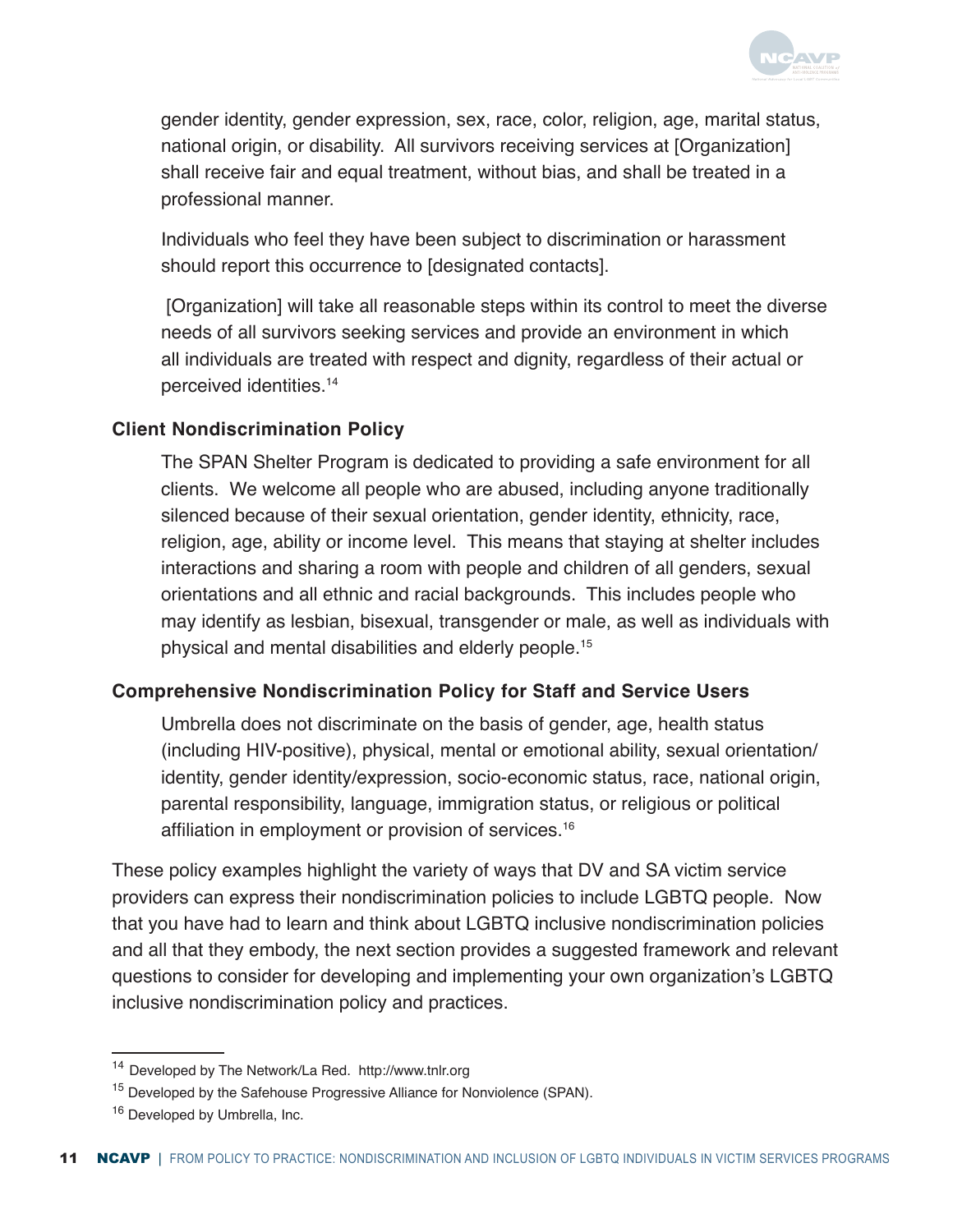# <span id="page-12-0"></span>ENGAGING IN A PROCESS TO DEVELOP AND IMPLEMENT AN INCLUSIVE POLICY

Every domestic violence and sexual violence victim service organization follows its own unique process for how to modify or create organizational policies. To address an LGBTQ-inclusive policy into these organization-specific processes, this section explores some important questions to consider, supplemented by examples of specific action steps your organization could take to become LGBTQ inclusive.

There are five key stages for developing and implementing a LGBTQ nondiscrimination policy and inclusive practices:

- 1. Convene an organization-wide discussion;
- 2. Partner with a local LGBTQ organization;
- 3. Draft the policy statement;
- 4. Map out a pre-implementation action plan; and
- 5. Move from policy to practice.

# **STAGE 1: CONVENE AN ORGANIZATION-WIDE DISCUSSION**

The first stage involves organizational dialogue. Bring stakeholders together and initiate discussion about discrimination and inclusion. Look to your organization's mission and/or vision statements and highlight the values that are expressed within them. These value statements serve as guiding principles for the organization and will help identify what components of the organization's operations will demand focus to ensure comprehensive inclusion of LGBTQ individuals. It is important to include all organizational decision-makers, as well as staff who work directly with clients. Also consider brining in additional stakeholders to the table, including program participants (survivors using the services), volunteers, organizational partners, and community members who support the organization. Structure these conversations to identify the policy development and implementation processes that will work best for the organization's configuration, culture, and values.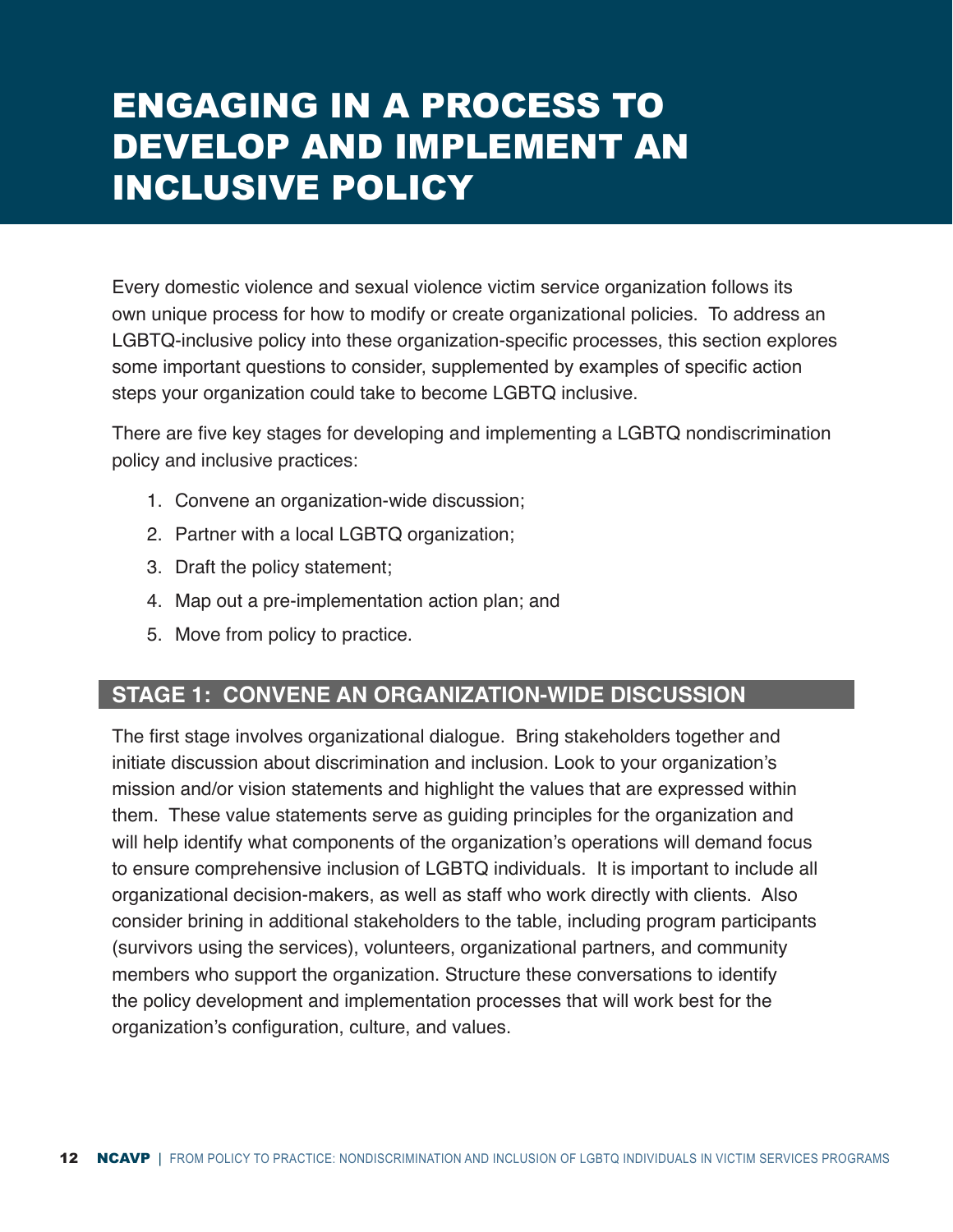

Consider posing the following questions to initiate these conversations:

#### **What are your organizational values for serving survivors?**

Domestic and sexual violence victim service providers often are guided by values and frameworks for service provision that are person-centered, and promote self-determination, empowerment, person-centered practice, trauma-informed practice, and responsive to the community. Many organizations also have incorporated an anti-oppression framework into their service delivery philosophy and operations. These frameworks easily can be adapted to include the prevention of oppression and discrimination of lesbian, gay, bisexual, transgender, and queer survivors. Considering the organization's values that guide serving survivors helps to inform how the nondiscrimination policy will fit within the overall values of the organization.

# **Do these values apply to all survivors (older individuals, undocumented individuals, LGBTQ individuals, etc.)?**

Most domestic and sexual violence victim service providers share a commitment to serving all survivors. Statements of inclusion reflect an organization's adaptability and flexibility to meet the unique needs of an ever-changing population (i.e., immigrants, people living with disabilities, people living with HIV, youth, and many others). LGBTQ survivors face many unique challenges in accessing support and services. As addressed with other marginalized populations, domestic and sexual violence organizations need to create proactive plans to prevent and address discrimination against LGBTQ individuals throughout their organizations. For guidance, take a look at the specific strategies your organization employed to address the needs of other marginalized populations. Reflecting on what worked well, and did not work so well for those populations will help inform how best to inclusively serve LGBTQ individuals and address potential discrimination.

#### **How does the organization currently deal with discrimination?**

What does the organization define as discrimination? Who does the current nondiscrimination policy cover? Do the current policies and protocols reflect the organization's views and position on discrimination? Are there areas where messages of nondiscrimination can be strengthened? These questions can help your organization explore and narrow its focus for drafting and implementing an LGBTQ-inclusive nondiscrimination policy. When considering these questions, note whether training is provided to staff on discrimination, and add such a training to your pre-implementation action plan (see Stage 4).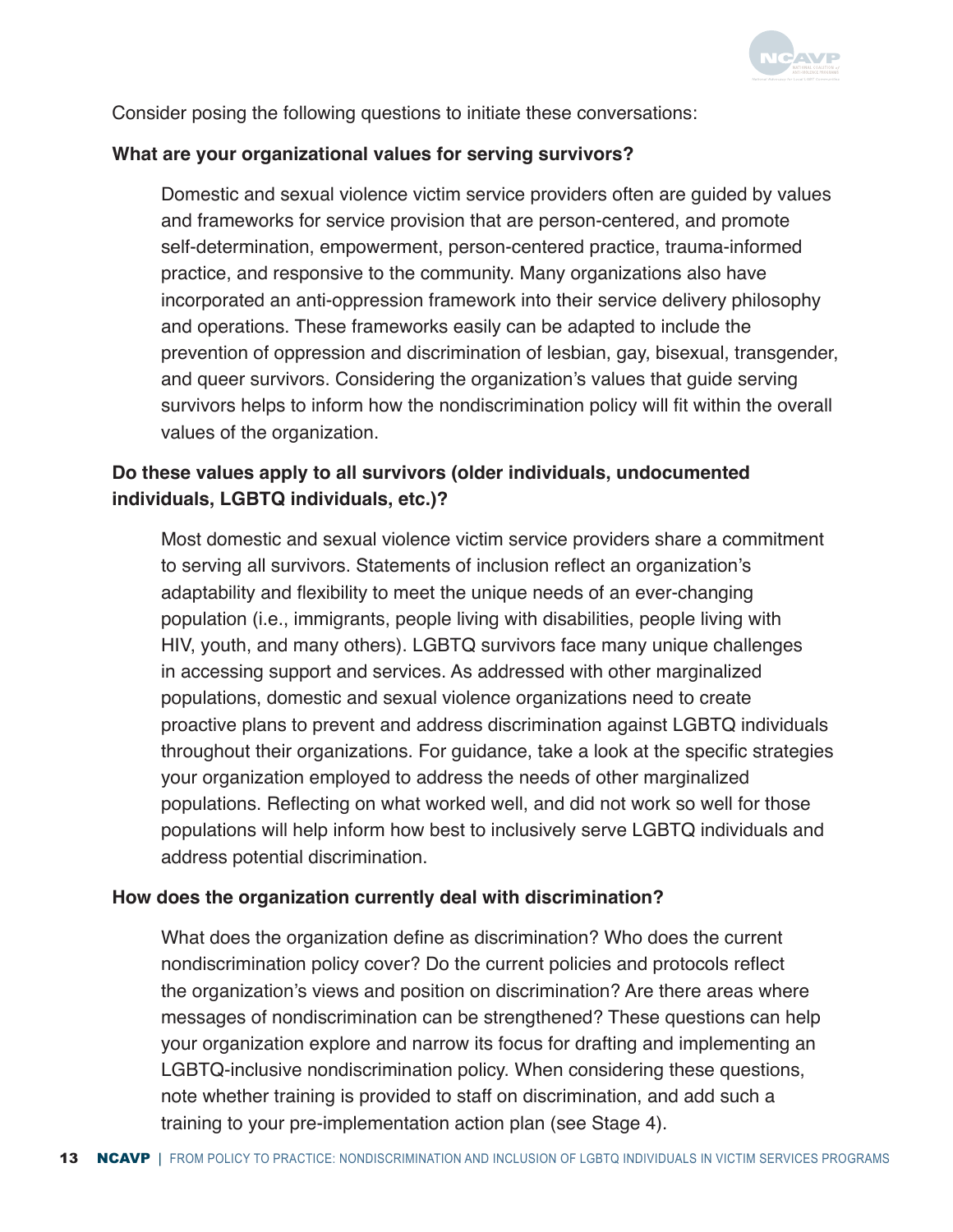

# <span id="page-14-0"></span>**How has the organization communicated its commitment to under-served and marginalized communities?**

Since most domestic and sexual violence organizations already have a policy that addresses discrimination against certain individuals based on race, religion, language access, disability, and others, reflect back on how you communicated those nondiscrimination commitments to the community. Organizations commonly communicate their commitment to inclusion through outreach strategies, formal and informal discussions with underserved communities, or posting the policy on websites. Consider how your organization could communicate your commitment to service now extends to LGBTQ inclusion.

# **STAGE 2: PARTNER WITH A LOCAL LGBTQ ORGANIZATION**

The second stage of the process is essential. NCAVP strongly recommends working with a local LGBTQ organization because these organizations will have critical insights about how best to serve LGBTQ survivors. LGBTQ organizations can help expand your thoughts and ultimate decisions about the policy statement's content. They also can provide practical guidance about how best to implement the policy and promote inclusive operations, and alert you to potential challenges that might emerge. Invest the time and energy to develop a relationship with your local LGBTQ organization or one of the national technical assistance resource organizations. We encourage you to contact and collaborate with the technical assistance resources contained in **[Appendix A](#page-23-0)**, and develop a partnership that fully reflects nondiscrimination and inclusion.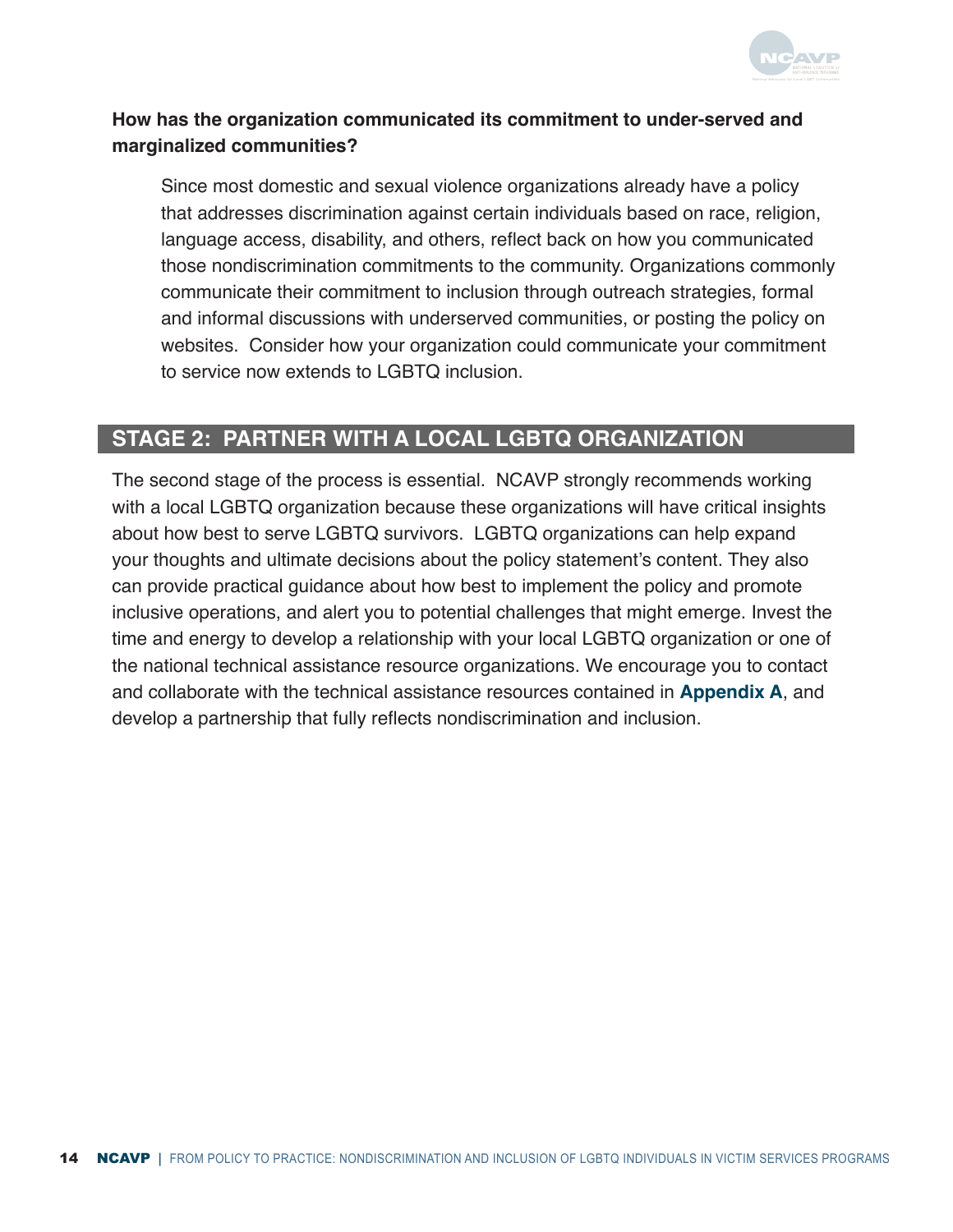

# <span id="page-15-0"></span>**STAGE 3: DRAFT THE POLICY STATEMENT**

Now you are ready to draft the actual policy and procedures. Remember to include the information reviewed earlier in this Booklet:

Articulate what the policy means for the organization:

- What the "scope" of the policy is whether it covers nondiscrimination in hiring practices, employment, service provision, and any other organizational activities;
- What the organization's beliefs and values are regarding discrimination and oppression;
- How individuals may report discrimination if they experience or witness it; and,
- What steps will be followed if discrimination is reported.

Consult with an LGBTQ organization about your draft. Does it genuinely reflect the organization's values and practices? Follow your organization's unique process for developing and implementing organizational policies (i.e., management and/or Board approval).

# **STAGE 4: MAP OUT A PRE-IMPLEMENTATION ACTION PLAN**

Implementing a policy involves more than circulating the actual policy statement around the office. It involves steps to infuse the letter and spirit of the policy throughout the organization and its practices. To ensure the policy is embraced and incorporated into all facets of the organization's operations, we recommend creating a work plan for comprehensive implementation of the nondiscrimination policy. Read through Stage 5 first, and then make a list of the specific action steps required for each service provision component to fully implement the new policy. Use that list to map out a plan with timelines that include all identified action steps. Keep in mind that when you launch the new policy and actively engage in implementation, ongoing training, staff engagement, and evaluation of its effectiveness to prevent discrimination and promote inclusion will need attention. Build those "check points" in to your pre-implementation action plan.

# **STAGE 5: MOVE FROM POLICY TO PRACTICE**

Implementing an inclusive nondiscrimination policy affects all parts of a domestic violence or sexual violence organization. Think about how the nondiscrimination policy will affect attitudes and practice within each of the organization's core victim services. Take the necessary time to think through how to be inclusive. Remember, it's not just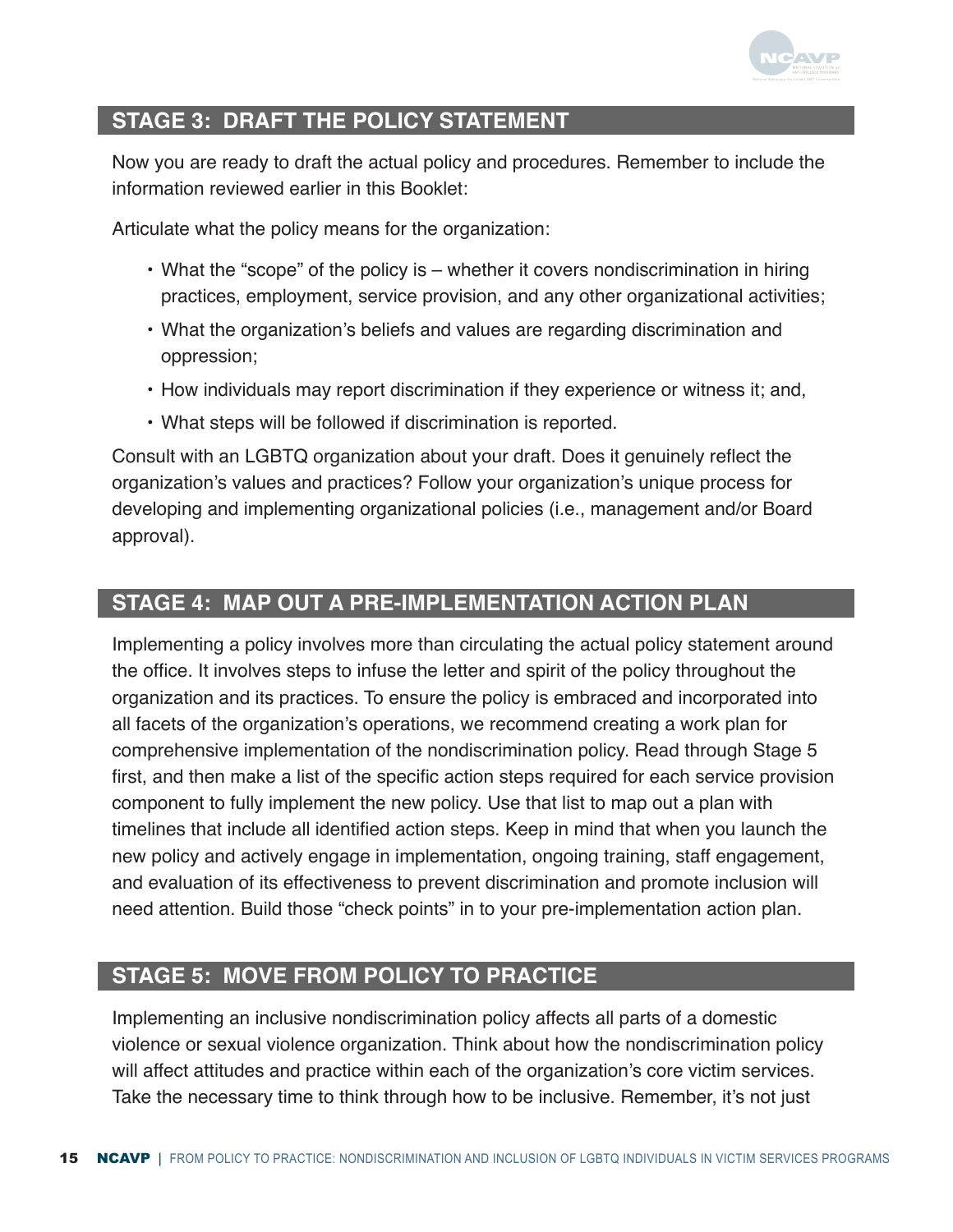

what is written in the policy, but the actual words and actions that reflect meaningful inclusion. Deliberating on strategies for inclusion results in actions that will build staff comfort and confidence, while it ensures that your organization has the capacity to successfully and effectively serve LGTBQ survivors.

Since domestic violence and sexual violence victim service providers interact with survivors in a number of ways, think about specific strategies that promote LGBTQ inclusion for each component of domestic violence and sexual violence service provision. Here are some of the core services to consider:

# **Hotline and Crisis Line Calls**

People calling in crisis and danger and the advocates responding to understand and address the callers' immediate needs around physical, emotional, and financial safety of survivors are often the first points of contact between survivors and victim services organizations. Advocates answering hotlines or crisis lines focus on opening up communication, not shutting it down. Training staff to employ gender-inclusive practices for responding to callers keeps the line open and does not alienate a survivor in danger. Gender-inclusive practices instruct advocates how not to make assumptions about a caller's gender identity or sexual orientation, as well as the gender identity and sexual orientation of the offending or abusing party. Ask open-ended questions about how the caller identifies with regard to their gender identity and sexual orientation. These questions help create a more inclusive process for determining their safety and immediate needs. Try using gender-neutral terms, such as "partner," "significant other," or "spouse" to create a non-gendered environment for the caller.

For some calls, gender-identifying information may be less relevant or more difficult to collect. Calls to the hotline or crisis line about coming into emergency shelter or securing an advocate to accompany a survivor to a sexual assault exam, often requires a more in-depth interview and screening process. If your organization's protocol requires an extensive screening and you find it necessary to identify an individual's sexual orientation or gender identity, respectfully ask survivors how they identify and how they would like to be called. Take a look at these sample questions:

"Would you mind if I ask you some questions about yourself in order to best support you? You do not have to answer any questions you do not feel comfortable answering. How do you identify your gender? What would you like me to call you, or do you have a preferred name? How do you identify your sexual orientation? What pronouns would you like me to use?"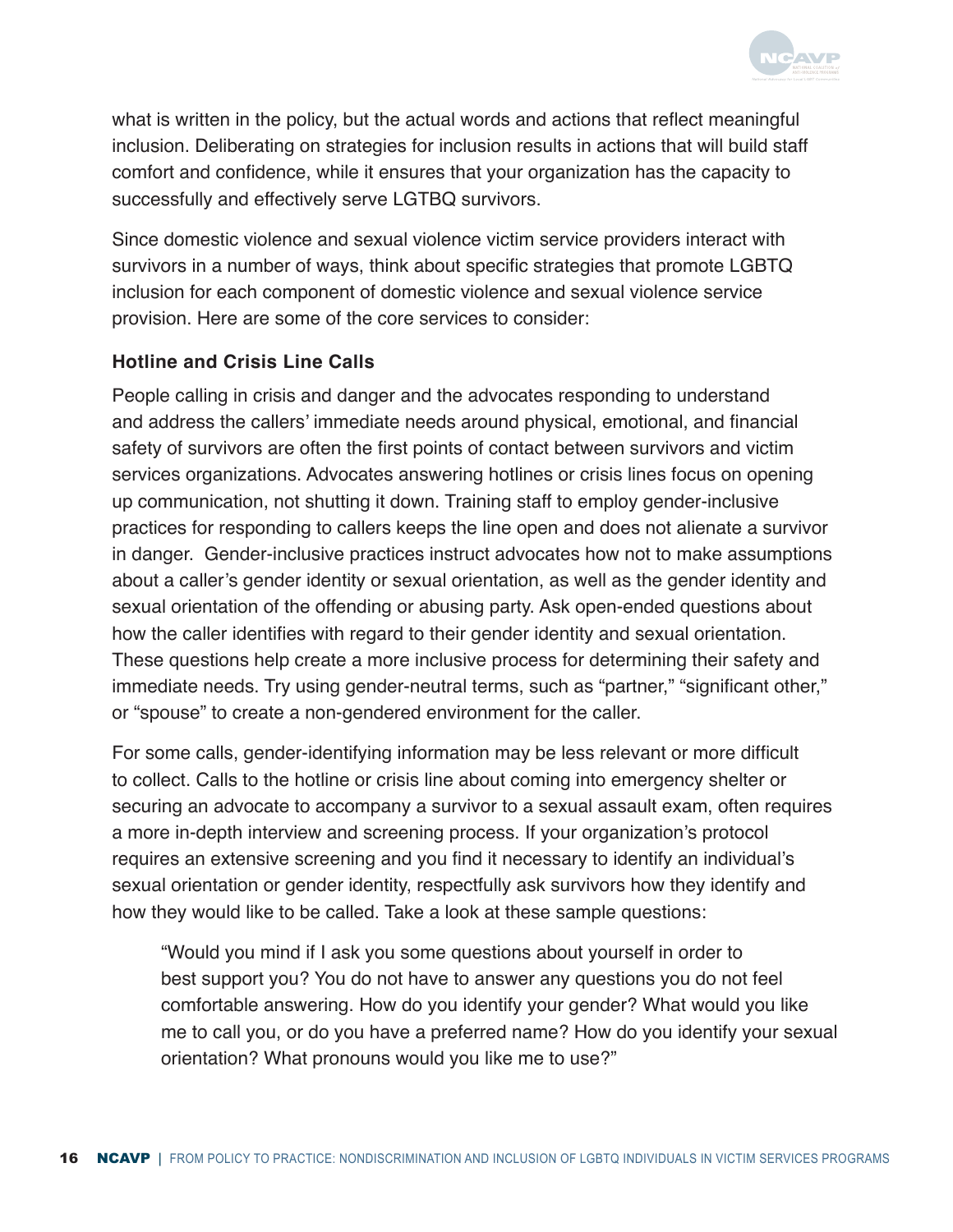

Some victim services organizations inadvertently use gender as the basis to determine whom the survivor is and who is the abusive partner is within a relationship. For LGBTQ individuals, this practice can be off-putting and even cause a survivor to forego accessing the physical safety your organization can provide. Collaborate with the local LGBTQ organization to provide training on how to be inclusive while answering hotline calls to help create a safe environment for those important first points of contact.

## **Intake and/or Screening for Shelter and Support Group Services**

The considerations addressed for hotline and crisis line calls can easily be integrated into a more detailed intake process. For example, domestic violence and sexual violence victim service providers should revise their intake forms to create inclusive gender categories, such as:

| Check all that apply: |                 |                           |
|-----------------------|-----------------|---------------------------|
| □ Man                 | $\square$ Woman | $\square$ Transgender     |
| □ Non-transgender     |                 | $\square$ Self-identified |

Including these categories provides individuals the ability to self-identify. It is preferable to provide the opportunity for the survivor to state their identity; just as it is done for race and ethnicity.

If personally identifying documentation is required as part of the intake process (driver's license, visitation agreement involving children, Social Security Number to access transitional housing), consider how to be inclusive of survivors whose identifying documentation may not match their expressed or stated gender identity or preferred name. If, for whatever reason, the organization must be made aware of someone's legal identity or relevant documentation (i.e., responding to a subpoena, for example), explain to the survivor that you are required to know the person's legal name and gender, why you are required to know, and assure the person that you will use the names and pronouns the individual wishes when providing services. Be aware that these situations can be an incredibly uncomfortable part of the intake or screening process for someone whose gender identity or expression does not match the sex assignment on their documentation.

A significant portion of any intake process, especially for shelter services or support group facilitation, involves lots of forms, procedures, rules and policies. Review each of these documents to make all necessary gender-inclusive modifications, and train all staff on these changes. When reviewing the various rules, policies, and procedures involved with service provision, explain the organization's new nondiscrimination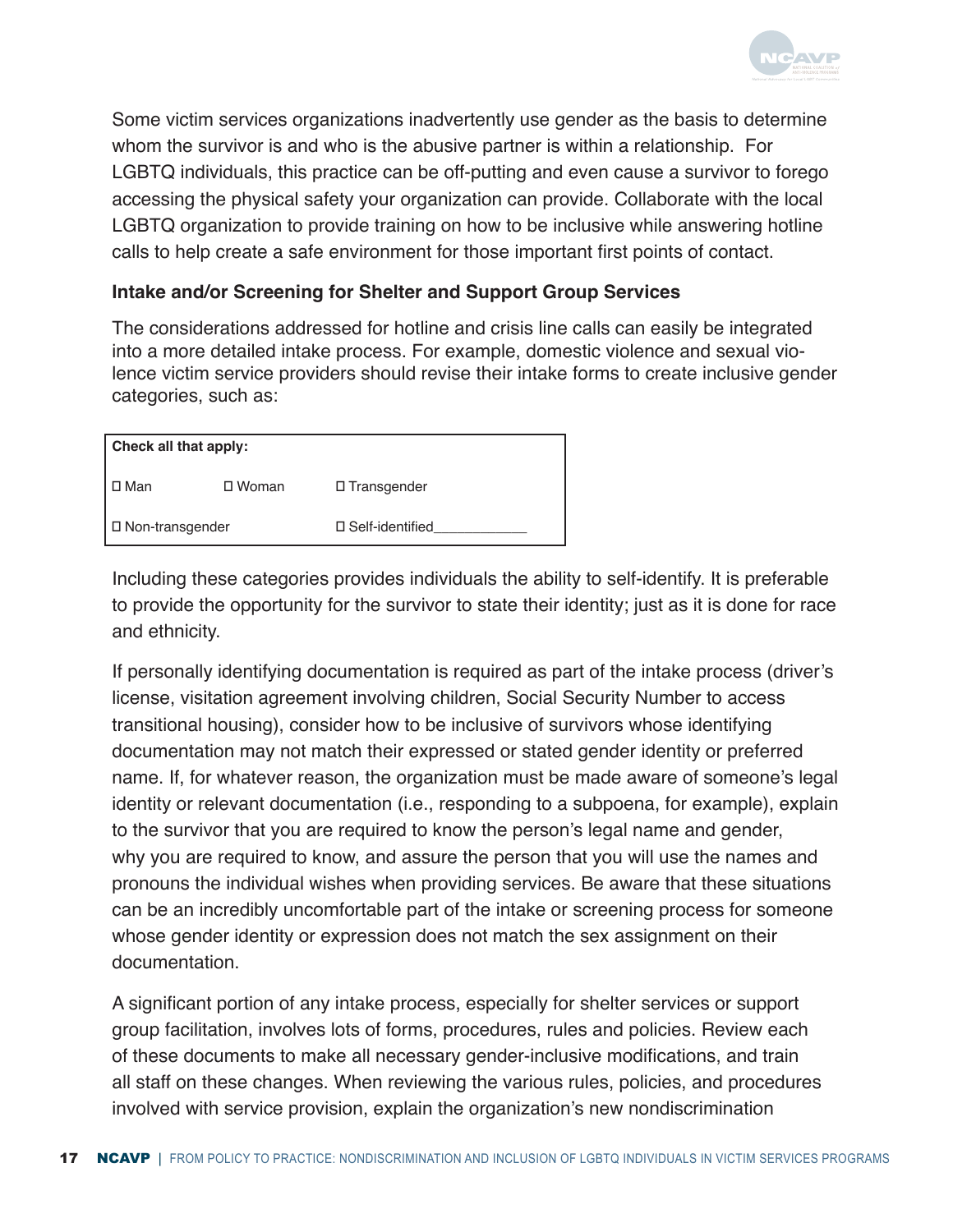

policy. Make sure every participant, including LGBTQ survivors, understands how the policy operates in practice. Inform survivors how to report discrimination that they have experienced or witnessed. When discussing the nondiscrimination policy, emphasize the safety it represents for everyone in the organization. Follow up with a couple of questions to learn what staff might do to make them feel supported and comfortable, and answer any remaining questions they may have about the policy. The intake process represents another component of service provision where training on working with transgender and gender nonconforming survivors would be vitally important.

## **Emergency Shelter Services**

Incorporating LGBTQ survivors into communal living situations through shelters sometimes can feel challenging. Many organizations have shelters that were designed to provide safe haven for survivors and their children, who mostly were women. Accessing shelter services has been challenging for a number of LGBTQ survivors. However, there are multiple ways that domestic and sexual violence providers can support LGBTQ people seeking shelter. Many programs across the country have integrated successfully and effectively LGBTQ people, including transgender survivors and male survivors, into shelters. Since each and every shelter is unique, each organization has gone about integrating LGBTQ survivors into shelter differently. Consider these three strategies:

# **Integrating LGBTQ People in Shelters:**

One common theme contributing to inclusion and integration in shelter services is the decision to begin sheltering all survivors. This universally inclusive practice required that policies be revised and appropriate action steps be taken to make inclusion a reality. They held conversations with all staff, provided necessary training, changed policies, informed survivors of the new shelter policies, and thought about and planned how and where to place survivors within shelters. The shelters also planned how to accommodate male and transgender survivors within bedrooms and bathrooms. Some shelters moved toward single rooms for all families, others created gendered rooms, while still others made it a practice to assign roommates of all genders together. Survivors should be allowed to use the restrooms that correspond with their gender identity. Some shelter programs created gender-neutral restrooms, allowing for as much privacy as possible, including locking stalls and individual showers.

Each organization will need to make these determinations for itself, yet organizations that decide to integrate their shelter should train all staff on serving LGBTQ survivors and addressing homophobia, biphobia, or transphobia, which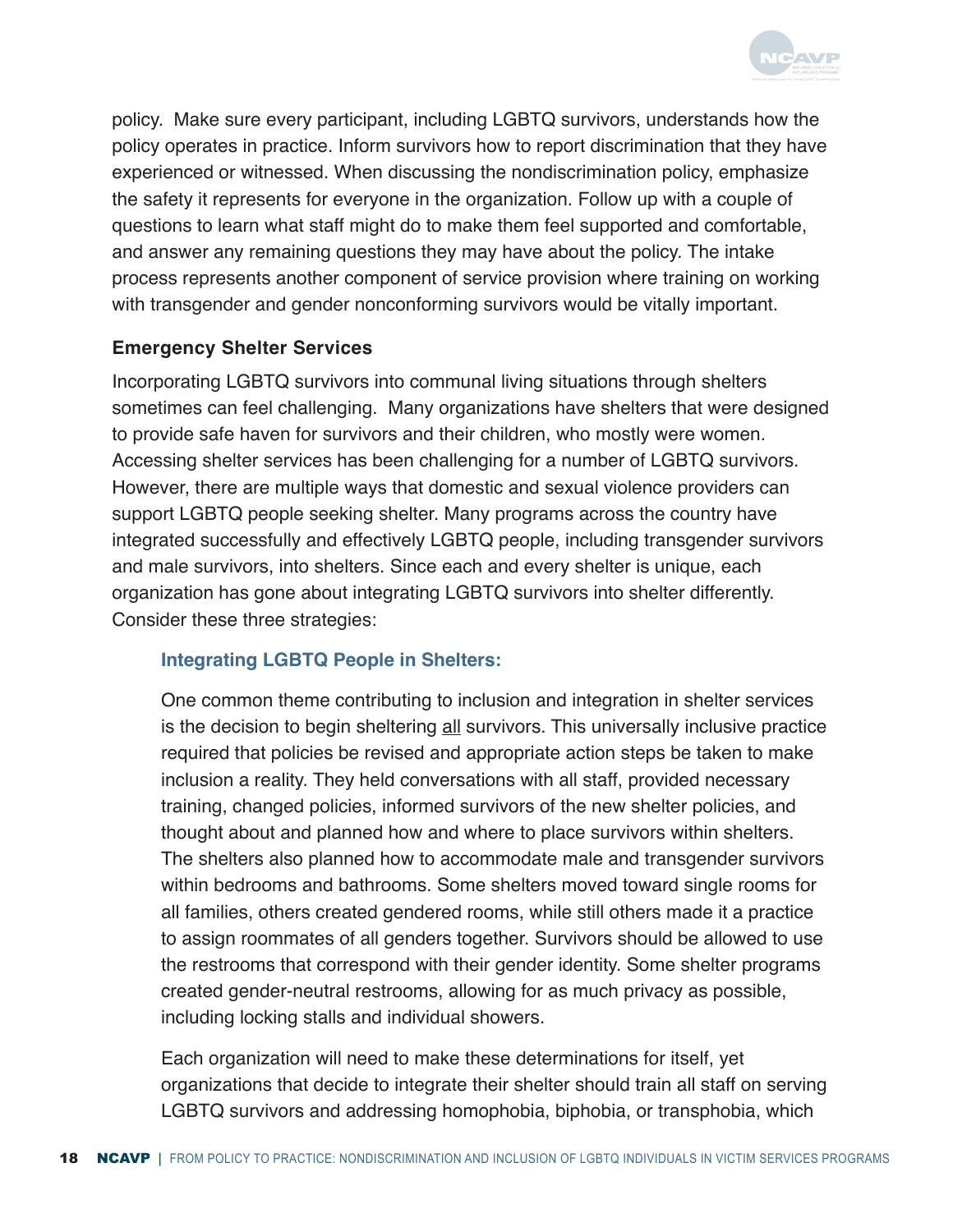

often occur within communal settings. One program that integrated their shelter is the SPAN program in Boulder, Colorado (see [http://www.safehousealliance.org](http://www.safehousealliance.org ) for contact information).

# **Providing Comparable Services:**

Some victim services organizations that offer shelter services promote inclusion through the provision of comparable services (i.e., extended hotel placement) for survivors who do not reside within the shelter. Some programs provide a 30 day hotel stay for all survivors who do not identify as women. Transgender and gender nonconforming survivors should be housed with the gender with which they identify and feel most comfortable. Keep in mind that even if survivors are provided shelter in a different location (hotel) from other survivors (main shelter facility), develop processes to ensure that all survivors housed off-site have access to all of the services that survivors on-site receive (i.e., support groups, shelter meetings).

# **Creating Alternatives to the Shelter Model:**

Some victim service organizations are moving beyond traditional shelters, and are creating alternatives sheltering services. These alternatives vary; some involve apartment placement for survivors seeking shelter, while others provide funds to supplement survivors' own housing.

# **Transitional Housing**

Transitional housing programs often offer more privacy for survivors, and many of the challenges that arise from communal living are avoided. To be inclusive within transitional housing, consider what additional planning beyond communal living may need to take place for survivors in transitional housing. What specific issues and challenges may arise with on-site transitional housing as compared to scattered site housing?

If your organization owns and operates a facility for transitional housing, implement staff training across disciplines, from receptionists to safety staff, to maintenance staff, on supporting LGBTQ survivors. If there are any shared spaces within the housing unit, make appropriate plans for ensuring that all residents understand and agree that the space is LGBTQ-inclusive.

For scattered site areas, how can you inform and help landlords, apartment owners, and supers to be inclusive of LGBTQ individuals? Consider holding conversations with landlords, apartment owners, and supers and offer LGBTQ sensitivity training to them.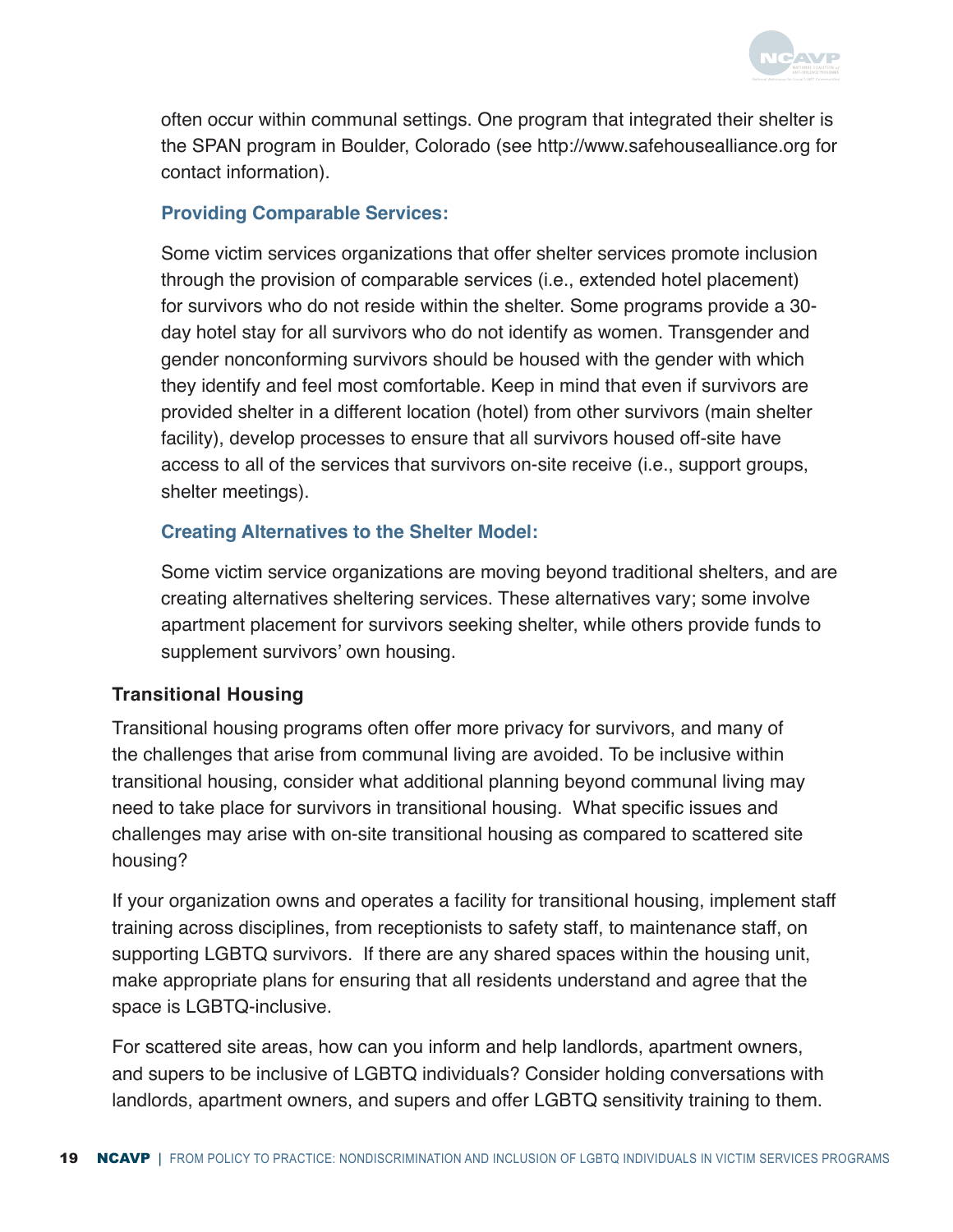

# **Support Groups and Counseling**

Support groups and counseling play an important healing role for many survivors of domestic and sexual violence. For LGBTQ survivors, as with all survivors, a safe place to discuss their experiences is crucial to the healing process. To be inclusive within support groups, incorporate LGBTQ-inclusive agreements into the shared rules to make the space safer for everyone. Without singling out any one individual or group, hold open discussions within the support groups to talk about discrimination in general. If your organization will dedicate the resources, provide a mixed gender support group in addition to women only or men only support groups. Each survivor would be free to choose the group that best meets their needs. Also consider announcing, through fliers, web site posts, and newspaper advertisements, that your support groups are LGBTQinclusive, and include that information to LGBTQ organizations within your community. For individuals who request individual counseling, identify local mental health providers with LGBTQ expertise, and provide survivors with the list of confident referrals.

# **Legal Advocacy Services**

Legal advocates provide vital support to survivors trying to navigate complex systems, such as law enforcement, courts, health care, and other social service systems. Partner with your local LGBTQ organization to train legal advocates and allied legal professionals about LGBTQ discrimination and its practical effects on accessing justice and services. Prepare legal advocates on navigating the sometimes-tricky waters of addressing LGBTQ discrimination while securing respectful, culturally inclusive treatment of survivors from law enforcement, court personnel, health care workers, or other social service providers. Work with your local legal services organizations to learn how discrimination plays out in practice throughout the community to best prepare advocates for securing the services LGBTQ services so desperately need.

#### **Personnel/Management/Human Resources**

Within the day-to-day internal operations of your organizations, think about how the LGBTQ-inclusive nondiscrimination policy will impact employees and personnel-related practices. Consider the following questions to determine what pre-implementation action steps are needed to fully embrace the new policy.

# **Do current policies apply equally to staff, volunteers, Board members, and service recipients?**

Nondiscrimination policies are not just for program participants who access services. Many domestic and sexual violence victim service providers have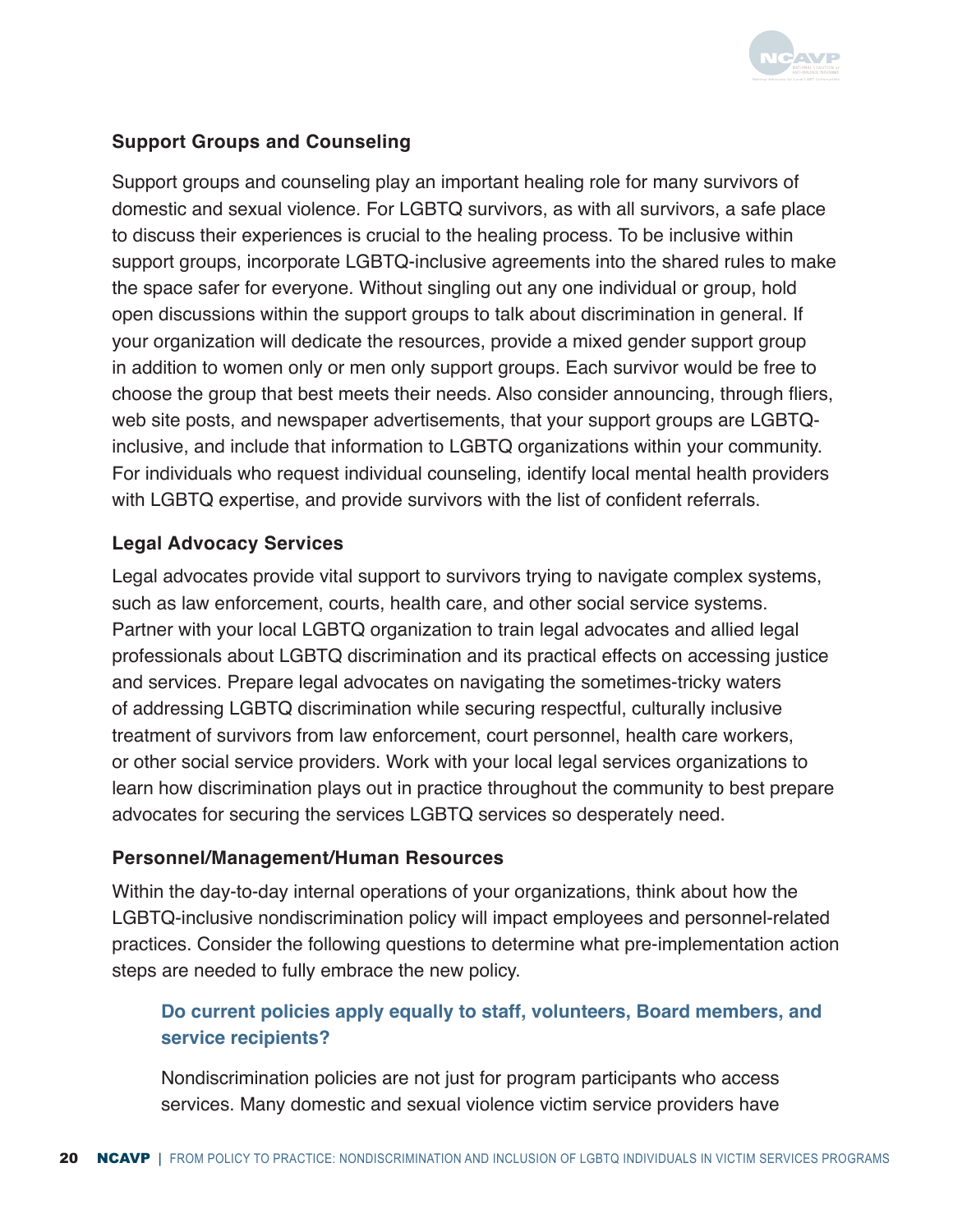

nondiscrimination policies related to employment. Staff members, volunteers, and Board members also should be covered by the policy and involved in all efforts to prevent discrimination. For organizations that are comprised of LGBTQ-identifying staff members, volunteers, and Board members, having a policy that prohibits LGBTQ discrimination provides a safer and more productive work place.

**What does an LGBTQ-inclusive policy mean for your hiring practices? Does the organization actively recruit individuals from diverse backgrounds, including LGBTQ individuals, for employment and volunteer opportunities?**

It is also beneficial to include hiring practices within the scope of the nondiscrimination policy's coverage. Creating a statement that welcomes qualified individuals from diverse backgrounds as employees strengthens the organization overall. Consider reaching out to LGBTQ communities when posting for positions, and clearly stating that the organization does not discriminate based on sexual orientation, gender identity, or gender expression on job postings.

## **Systems Advocacy**

Systems advocacy involves engaging with a wide variety of people, organizations, and systems to advocate for systemic change. Many domestic and sexual violence victim service providers engage in a variety of systems change efforts (i.e., coordinated community response teams-- CCR, domestic abuse response teams -- DART, and sexual assault response teams -- SART) to improve the way their communities respond to violence. Consider first what systems advocacy efforts the organization is engaged in. Are these teams aware and inclusive of LGBTQ survivors? What changes can be made to reduce and prevent discrimination against LGBTQ people within these systems? Recommend LGBTQ-specific policy changes within coordinated response teams. Work with CCRs, DARTs, and SARTs to hold trainings and discussions on concrete strategies that promote inclusion. For example, SARTs can bolster a coordinated community response to sexual assault by discussing and agreeing to protocols that ensure that all LGBTQ survivors are served with dignity, respect and nondiscriminatory practices. Scheduling ongoing conversations among these system teams to address discrimination of all kinds helps the individual players within those systems better respond to domestic and sexual violence.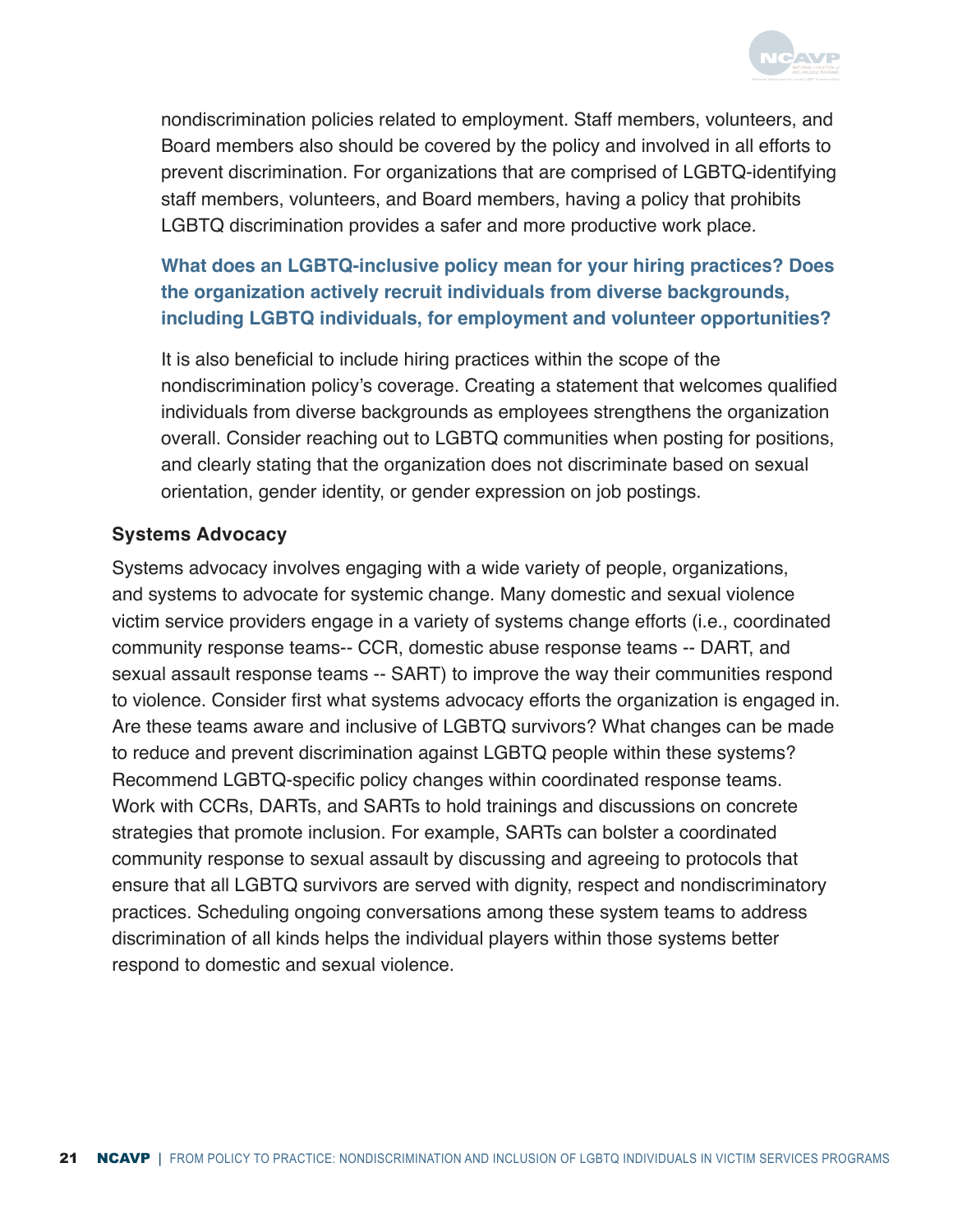# <span id="page-22-0"></span>CONCLUSION

Inclusion for all communities is an ongoing process. This Booklet sought to provide a basic framework and approach for domestic violence and sexual violence victim service organizations to think about, adopt, and implement an LGBTQ-inclusive nondiscrimination policy. As victim services organizations, each of you shares a long track record of commitment to serving survivors and creating positive social change throughout communities nationwide. That fact underlies all that we do and aspire to in the movement to end violence. Committing to creating an organizational culture free from discrimination against LGBTQ people exists in that same spirit of serving all survivors and creating the change necessary to end the violence. Thank you for your commitment to inclusion and nondiscrimination!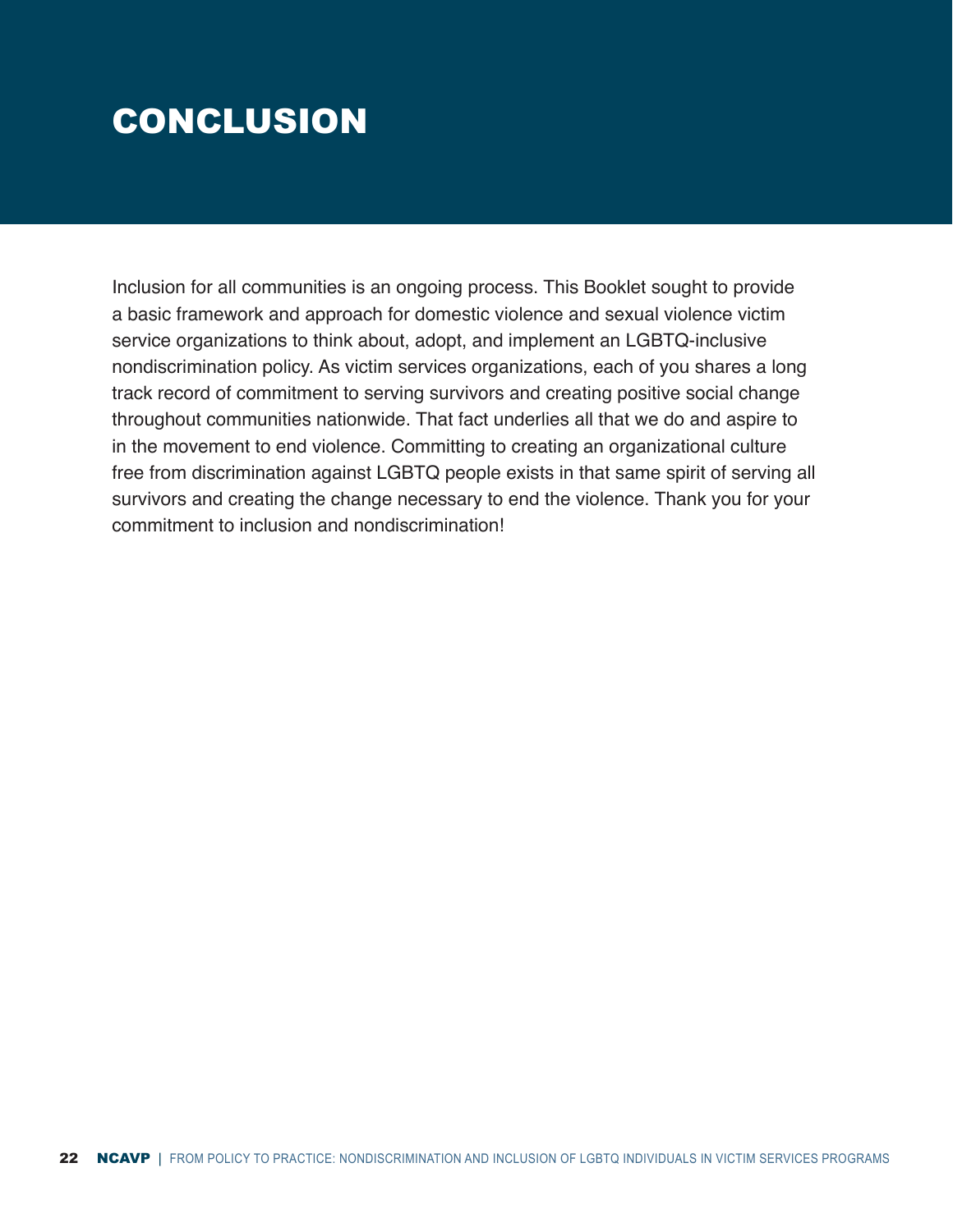

# <span id="page-23-0"></span>**APPENDIX A**



#### **National Office**

New York City Anti-Violence Project 240 West 35th Street, Suite 200 New York, NY 10001 Phone: 212-714-1184 Fax: 212-714-2627

The following NCAVP member and affiliate list is current as of February 2014. The member organizations and affiliates are listed alphabetically by state or province for ease of reference. If you have corrections, want to learn more about our work, or know of an organization that may be interested in joining NCAVP, please contact the NCAVP Coordinator, at extension 50, or info@ncavp.org.

Program information below is listed as follows:

**STATE** 

**City** 

Organization Name

Focus Areas:

- HV (Hate Violence)
- IPV (Intimate Partner Violence)
- PM (Police Misconduct)
- SV (Sexual Violence)

Phone Numbers

**Web**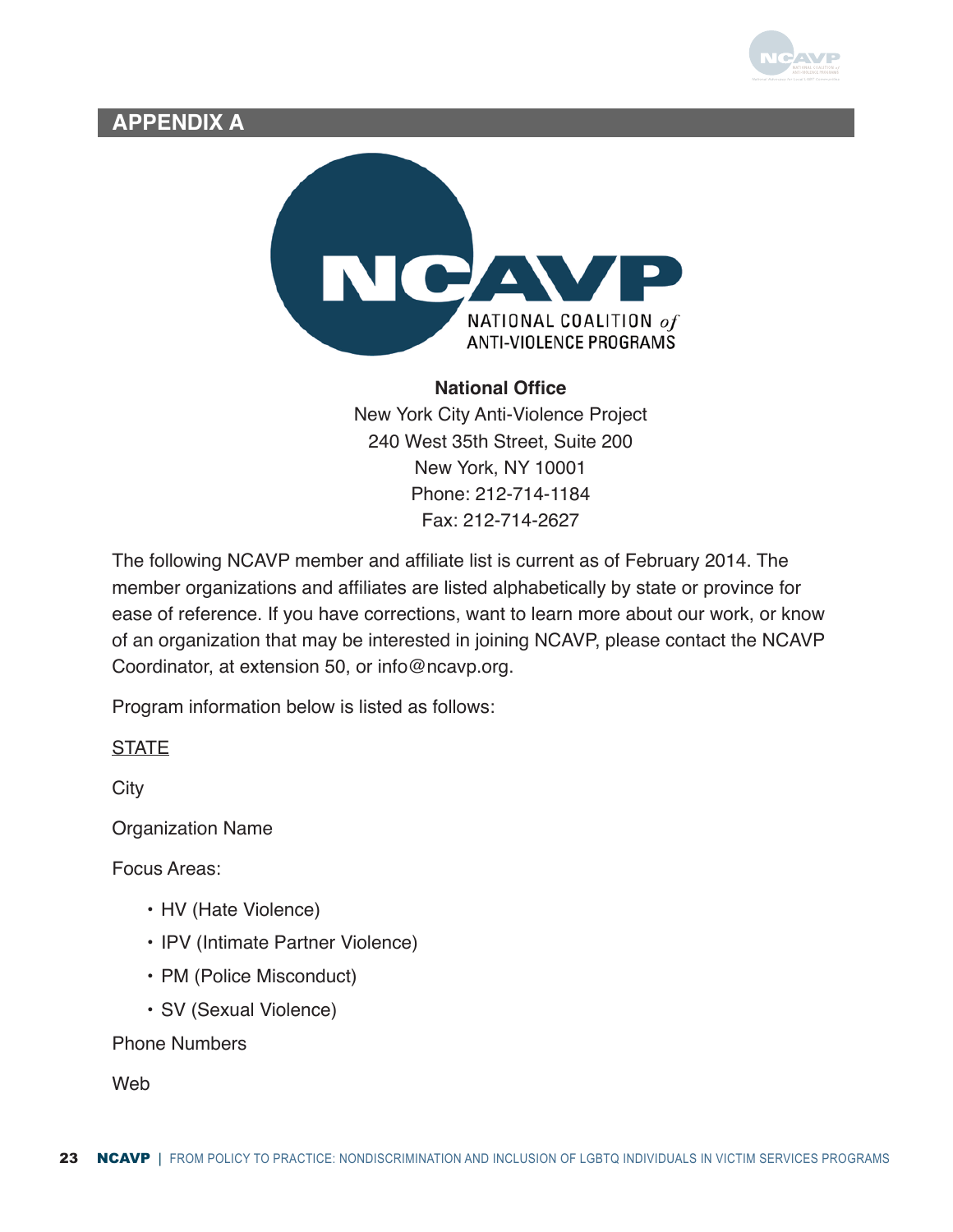

# **ARIZONA**

#### **Tucson**

Wingspan Anti-Violence Programs HV, IPV, PM, SV Client: (800) 553-9387 Office: (800) 624-0348 Web: www.wingspan.org

#### **CALIFORNIA**

#### **Los Angeles**

LA Gay & Lesbian Center (LAGLC) Anti-Violence Project HV, PM, SV Client (English): (800) 373-2227 Client (Spanish): (877) 963-4666 Web: www.lalgbtcenter.org

#### **Los Angeles**

LAGLC Domestic Violence Legal Advocacy Project IPV, SV Office: (323) 993-7649 Toll-free: (888) 928-7233 Web: www.lalgbtcenter.org

#### **Los Angeles**

LAGLC STOP Domestic Violence Program IPV, SV Office: (323) 860-5806 Web: www.lalgbtcenter.org

#### **San Francisco**

Community United Against Violence HV, IPV, PM, SV 24 Hour Hotline: (415) 333-HELP Web: www.cuav.org

## **COLORADO**

#### **Denver**

Colorado Anti-Violence Program HV, IPV, PM, SV Client: (888) 557-4441 Office: (303) 839-5204 Web: www.coavp.org

#### **FLORIDA**

#### **Broward County**

Broward LGBT Domestic Violence Coalition (NCAVP Affiliate) IPV, SV Office: (954)7645150 x.111

#### **Miami**

The Lodge/Victim Response, Inc. IPV, SV Crisis Line: (305) 693-0232 Web: www.thelodgemiami.org

#### **Tallahassee**

Inclusive LGBTQA Task Force HV, IPV E-mail: yfairell@hotmail.com

#### **Wilton Manors**

Sunserve Sunshine Social Services IPV Office: (954) 764-5150 Web: www.sunserve.org

#### **GEORGIA**

#### **Atlanta**

SpeakOut Georgia HV, IPV, SV Hotline: (678) 861-7867 Web: www.speakoutgeorgia.org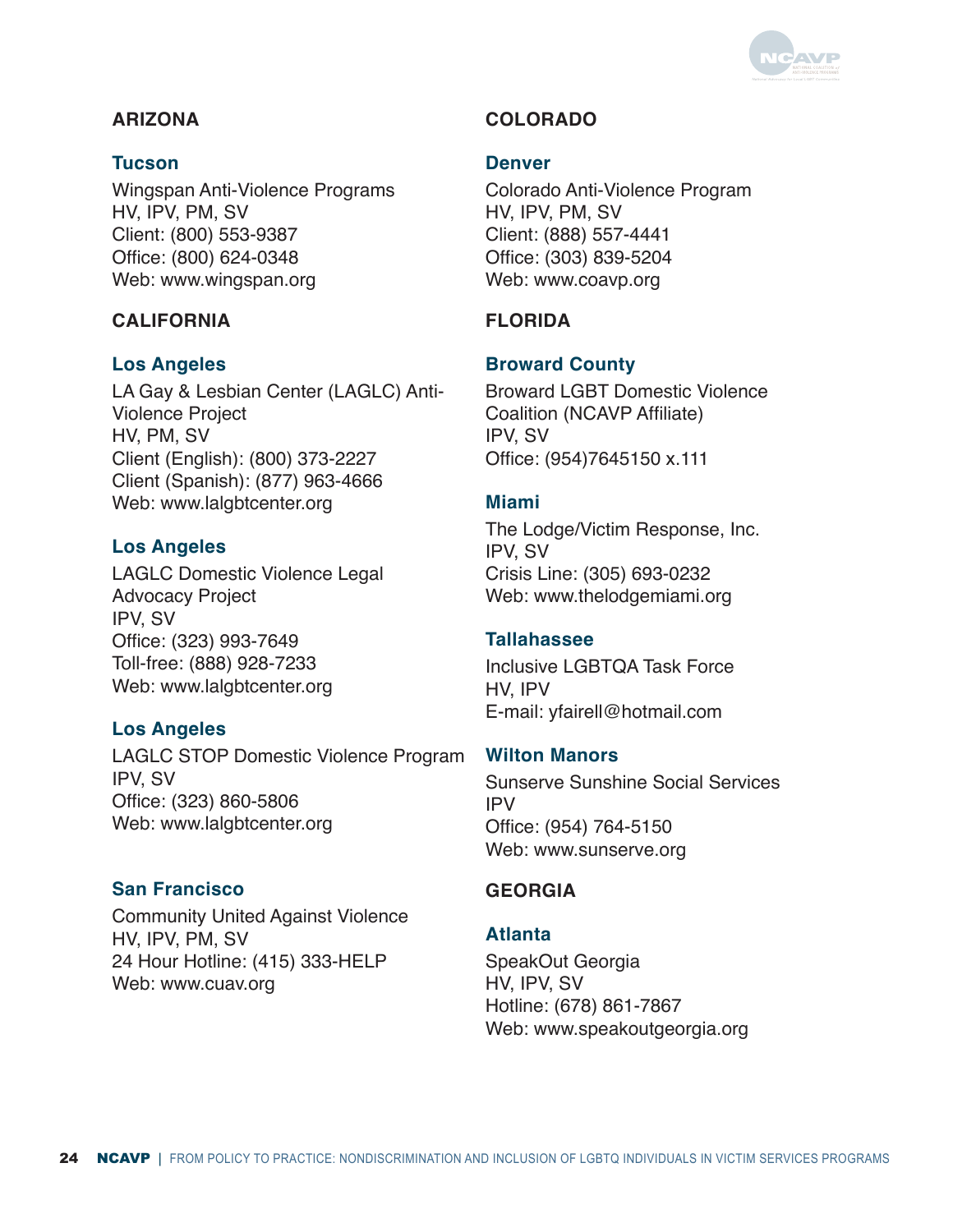

## **Atlanta**

United4Safety IPV, SV Helpline: (404) 200-5957 Web: www.united4safety.org

## **East Point**

Racial Justice Action Center HV, PM Office: (404) 458-6904 Web: www.rjactioncenter.org

## **ILLINOIS**

## **Chicago**

Center on Halsted Anti-Violence Project HV, IPV, PM, SV Office: (773) 871-2273 Web: www.centeronhalsted.org

# **Chicago**

Illinois Accountability Initiative HV, IPV, PM, SV Office: (630) 661-4442

# **KENTUCKY**

# **Louisville**

Center for Women and Families IPV, SV 24 hr Crisis Line: (877) 803-7577 Web: www.thecenteronline.org

# **LOUISIANA**

#### **New Orleans**

BreakOUT! HV, PM Office: (504) 522-5435 Web: www.youthbreakout.org

## **New Orleans**

HIV/AIDS Program, Louisiana Office of Public Health (NCAVP Affiliate) HV, IPV, SV Office: (504) 568-7474

#### **New Orleans**

LGBT Community Center of New Orleans HV, IPV, PM, SV Office: (504) 945-1103

#### **MASSACHUSETTS**

#### **Boston**

Fenway Community Health Violence Recovery Program HV, IPV, PM, SV Intake: (800) 834-3242 Office: (617) 927-6250 Web: www.fenwayhealth.org

#### **Boston**

The Network/La Red IPV, SV English/Spanish Hotline: (617) 742-4911 Web: www.tnlr.org

# **MICHIGAN**

#### **Detroit**

Equality Michigan HV, IPV, PM Client: (866) 926-1147 Web: www.equalitymi.org

#### **MINNESOTA**

#### **Minneapolis**

OutFront Minnesota HV, IPV, PM, SV Hotline: (612) 824-8434 Web: www.outfront.org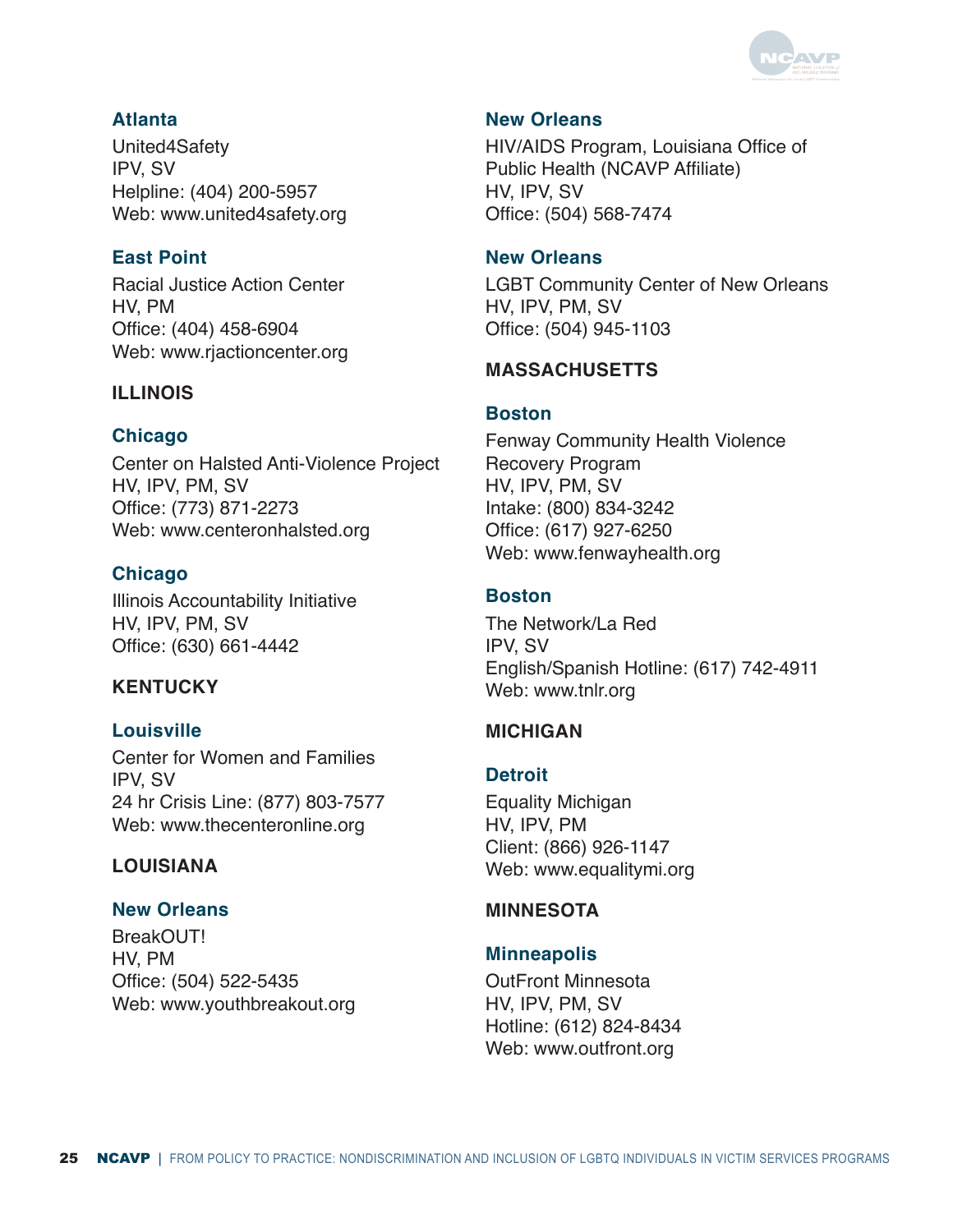

#### **MISSOURI**

#### **Kansas City**

Kansas City Anti-Violence Project HV, IPV, PM, SV Client: (816) 561-0550 Web: www.kcavp.org

## **St. Louis**

Anti-Violence Advocacy Project of ALIVE HV, IPV, SV 24 hr Crisis Line: (314) 993-2777 Web: www.alivestl.org

## **St. Louis**

St. Louis Violence Response Initiative HV, IPV, SV, PM Office: (314) 329-7660 Hotline: (314) 329-7668 Web: www.ejustmo.org

# **NEVADA**

#### **Las Vegas**

Gender Justice Nevada HV, IPV, SV Hotline: (702) 425-7288

#### **NEW MEXICO**

New Mexico GLGBTQ Centers Office: (575) 635-4902 Web: www.newmexicoglbtqcenters.org

#### **NEW YORK**

#### **Albany**

In Our Own Voices HV, IPV, SV Hotline: (518) 432-4341 Office: (518) 432-4341 Web: www.inourownvoices.org

#### **Bayshore**

Long Island GLBT Services Network HV, IPV, SV Office: (631) 665-2300 Long Island Gay and Lesbian Youth, Inc. Web: www.ligaly.org Long Island GLBT Community Center Web: www.liglbtcenter.org

## **Buffalo**

Western New York Anti-Violence Project HV, IPV, SV, PM Office: (716) 948-5744

#### **New York**

New York City Anti-Violence Project HV, IPV, PM, SV 24 hr English/Spanish hotline: (212) 714- 1141 Office: (212) 714-1184 Web: www.avp.org

#### **Rochester**

Gay Alliance of the Genesee Valley HV, IPV, PM, SV Office: (585) 244-8640 Web: www.gayalliance.org

#### **NORTH CAROLINA**

#### **Raleigh**

Rainbow Community Cares, Inc. HV, IPV, PM, SV Office: (919)342-0897 Web: www.rccares.org

#### **OHIO**

#### **Statewide, Columbus Office**

BRAVO (Buckeye Region Anti-Violence Organization) HV, IPV, PM, SV Client: (866) 86 BRAVO www.bravo-ohio.org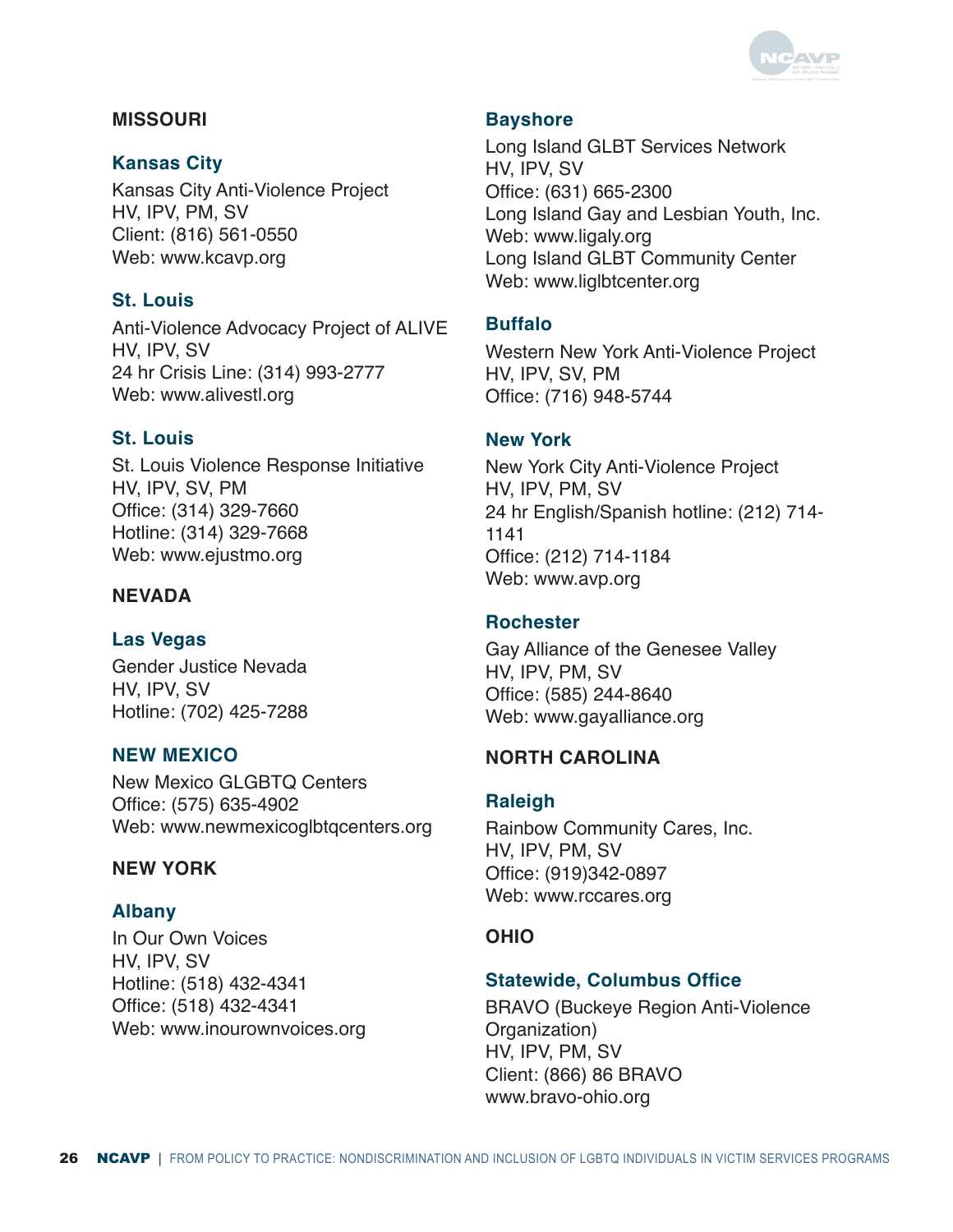

# **ONTARIO**

#### **Toronto**

The 519 Anti-Violence Programme HV, IPV, PM, SV Client: (416) 392-6877 Web: www.the519.org

#### **OREGON**

#### **Eugene**

Oregon Anti-Violence Project, The Gender Center, Inc. HV, IPV, PM, SV Office: (541) 870-5202

#### **RHODE ISLAND**

#### **Providence**

Sojourner House HV, IPV, PM, SV Client: (401) 658-4334 Web: www.sojournerri.org

#### **SOUTH CAROLINA**

#### **Greenville**

Sean's Last Wish HV, IPV, PM, SV Office: (864) 884-5003 Web: www.seanslastwish.org

#### **TENNESSEE**

#### **Memphis**

Tabernacle of Love Ministries – Memphis HV, IPV, PM, SV Office: (901) 730-6082 Web: www.tabernacleofloveministries.org

## **TEXAS**

#### **Dallas**

Resource Center Dallas IPV Office: (214) 540-4455 Web: www.rcdallas.org

#### **Dallas**

Trans Pride Initiative HV, PM, IPV, SV Office: (214) 449-1439 Web: www.tpride.org

#### **Houston**

Montrose Counseling Center HV, IPV, SV Office: (713) 529-0037 www.montrosecounselingcenter.org

#### **VERMONT**

#### **Winooski**

SafeSpace at the R U 1 2? Community **Center** HV, IPV, PM, SV Client: (866) 869-7341 Web: www.ru12.org

#### **VIRGINIA**

#### **Richmond**

Virginia Anti-Violence Project HV, IPV, PM, SV Office: (804) 925-8287 Web: www.virginiaavp.org

#### **QUEBEC**

#### **Montreal**

Centre de Solidarité Lesbienne IPV, SV Client: (514) 526-2452 Web: www.soldaritelesbienne.qc.ca